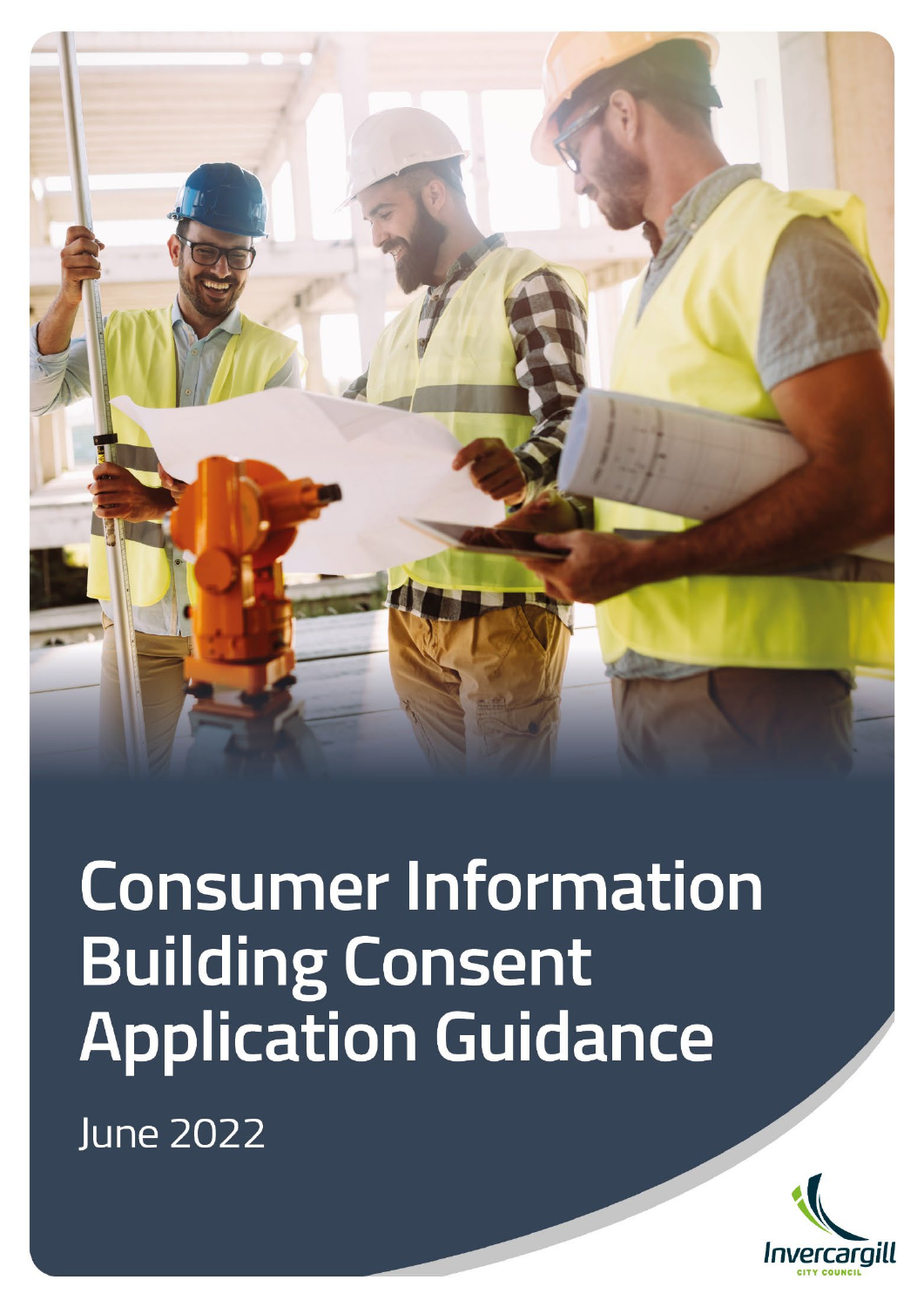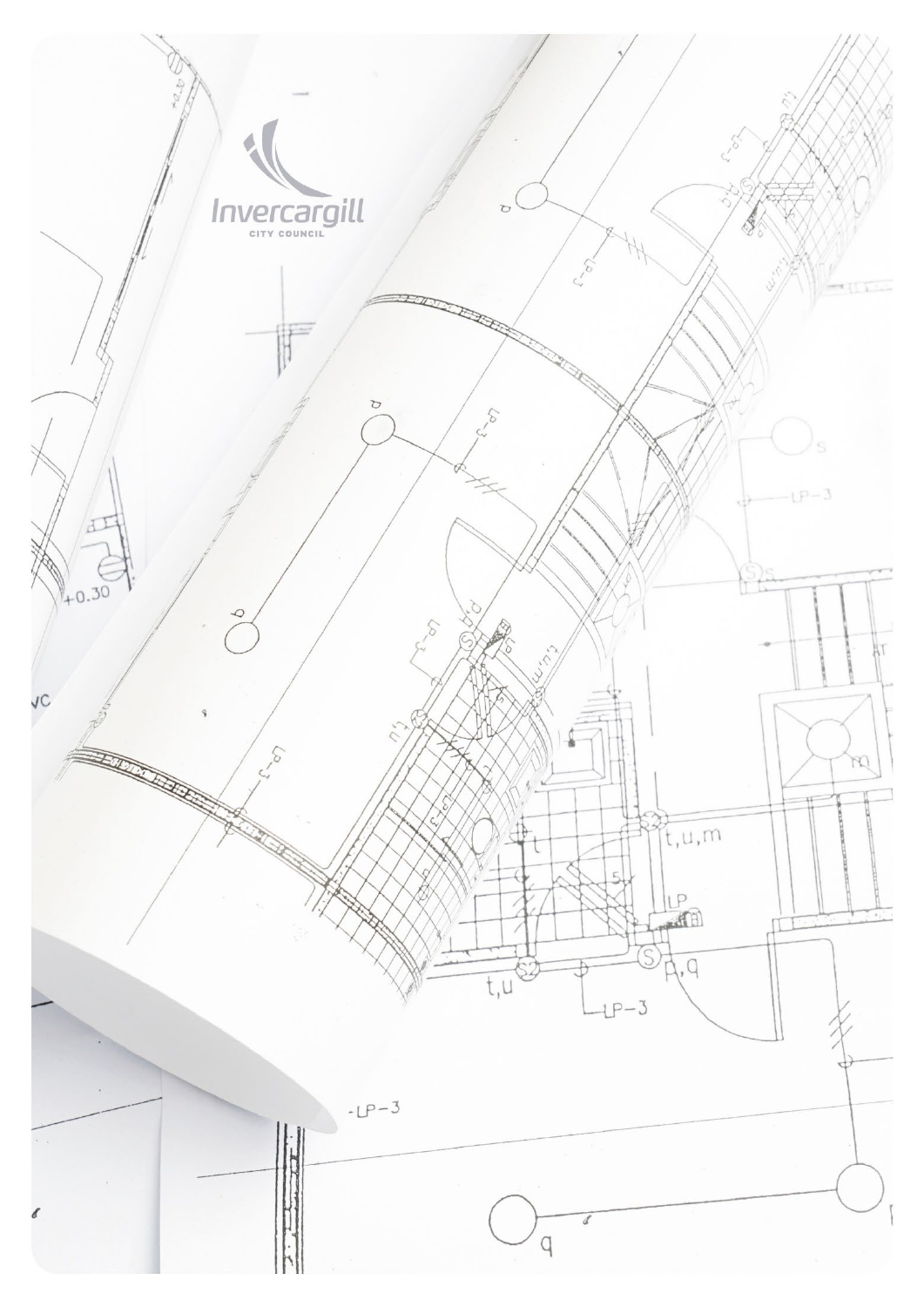# **BUILDING LEGISLATION**

## **The Building Act**

The Building Act 2004 provides for the regulation of building work, the establishment of a licensing regime for building practitioners, and the setting of performance standards, to ensure that:

- people who use buildings can do so safely and without endangering their health;
- buildings have attributes which contribute appropriately to the health, physical independence, and well-being of the people who use them;
- people who use a building can escape from the building if it is on fire; and
- buildings are designed, constructed, and able to be used in ways which promote sustainable development.

To achieve this purpose, the Act requires anyone proposing to do certain building work to obtain a building consent from a Building Consent Authority (BCA) before commencing [building work,](https://www.legislation.govt.nz/act/public/2004/0072/latest/DLM306054.html?search=sw_096be8ed81b79128_7_25_se&p=1&sr=1) with the option of obtaining a Project Information Memorandum (PIM).

The Ministry of Business, Innovation and Employment (MBIE) provide a guide for when a building consent is not required. This can be viewed at their website [www.building.govt.nz](http://www.building.govt.nz/) 

#### **What is a Building Consent?**

A building consent is the formal approval issued by a building consent authority stating that certain works, if properly constructed in accordance with the plans and specifications will comply with the requirements of the New Zealand Building Act, Building Regulations and the Building Code. You cannot undertake any building work which requires a building consent without this approval. Most building work requires a building consent, but some minor work is exempt under Schedule 1 of the Act.

## **When is a Building Consent required?**

A building consent is required before you undertake any building work, such as additions alterations or constructing new buildings, including pool barriers, unless exempt. Please view the Ministry of Business, Innovation and Employments guidance publication "A guide to building work that does not require a building consent" at their web site. [Guidance document](https://www.building.govt.nz/assets/Uploads/projects-and-consents/building-work-consent-not-required-guidance.pdf)

Council will discuss with you the refusal or notification process if this relates to your consent.

## **What is Restricted Building Work and who are Licensed Building Practitioners?**

[Restricted Building Work](https://www.legislation.govt.nz/regulation/public/2011/0317/latest/whole.html#DLM3985414) [\(](https://www.legislation.govt.nz/regulation/public/2011/0317/latest/whole.html#DLM3985414)RBW) is work that must be completed by or supervised by, a licensed building practitioner (LBP). Building Practitioners are licensed by the Ministry of Business Innovation and Employment.

This 'restricted building work' applies to, but is not limited to:

- Foundations;
- Framing;
- Roofing;
- Cladding; and/or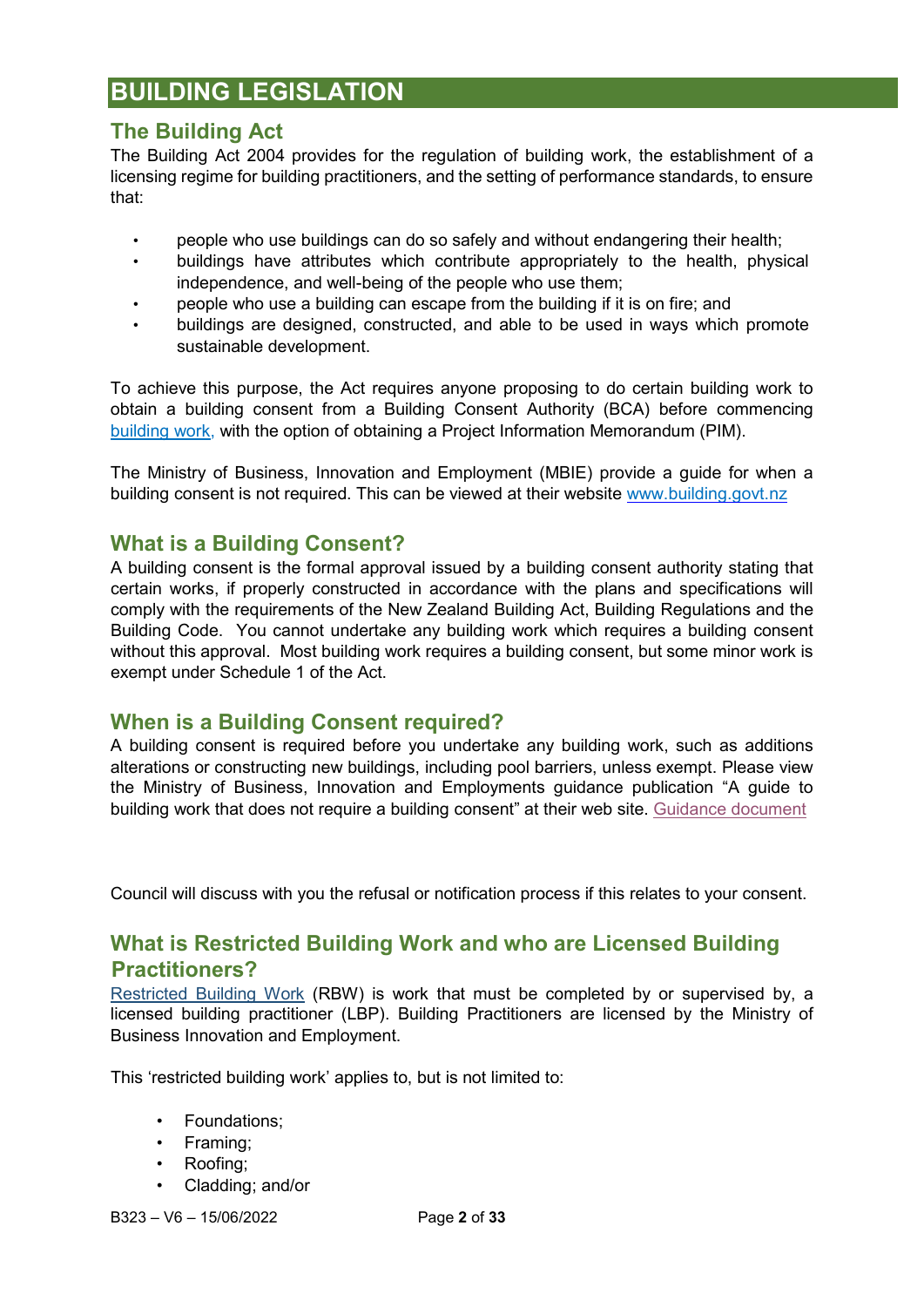- Active fire safety systems in small-medium sized apartment buildings (design only) Licensed Building Practitioners (LBPs) include, but are not limited to:
- Designers
- **Carpenters**
- Roofers
- External Plasterers
- Bricklayers and/or
- Block layers.

Registered architects, chartered professional engineers and plumbers are deemed to be LBPs.

It is the owner's responsibility to check that the tradespeople doing and/or supervising the work are licensed building practitioners.

Restricted work is work on homes and small-medium sized apartment buildings that is critical to the integrity of the building.

Tradespeople who complete the RBW work will need to provide [a](https://www.building.govt.nz/assets/Uploads/projects-and-consents/restricted-building-work/memorandum-record-of-building-work.pdf) [Record](https://www.building.govt.nz/assets/Uploads/projects-and-consents/restricted-building-work/memorandum-record-of-building-work.pdf) [of Work](https://www.building.govt.nz/assets/Uploads/projects-and-consents/restricted-building-work/memorandum-record-of-building-work.pdf) [\(R](https://www.building.govt.nz/assets/Uploads/projects-and-consents/restricted-building-work/memorandum-record-of-building-work.pdf)OW), once the work has been completed.

An exemption is available to owner-builders (do-it-yourselfers) allowing them to carry out Restricted Building Work (RBW) on their own home and build their own home. There are certain criteria for this and details can be found at [https://www.building.govt.nz/projects](https://www.building.govt.nz/projects-and-consents/planning-a-successful-build/scope-and-design/choosing-the-right-people-for-your-type-of-building-work/use-licensed-people-for-restricted-building-work/restricted-building-work/)[andconsents/planning-a-successful-build/scope-and-design/choosing-the-right-people-for](https://www.building.govt.nz/projects-and-consents/planning-a-successful-build/scope-and-design/choosing-the-right-people-for-your-type-of-building-work/use-licensed-people-for-restricted-building-work/restricted-building-work/)[yourtype-of-building-work/use-licensed-people-for-restricted-building-work/restricted](https://www.building.govt.nz/projects-and-consents/planning-a-successful-build/scope-and-design/choosing-the-right-people-for-your-type-of-building-work/use-licensed-people-for-restricted-building-work/restricted-building-work/)[buildingwork/](https://www.building.govt.nz/projects-and-consents/planning-a-successful-build/scope-and-design/choosing-the-right-people-for-your-type-of-building-work/use-licensed-people-for-restricted-building-work/restricted-building-work/)

Building consent applications which contain restricted building work are not accepted unless they include a Memorandum -Certificate of design work from a LBP certifying that the design work complies with the Building Code.

Licensed Building Practitioners (LBP) will also need to provide a Memorandum - Record of Building Work when the work has been completed.

Further information can be found at

[https://www.building.govt.nz/projects-andconsents/planning-a-successful-build/scope](https://www.building.govt.nz/projects-and-consents/planning-a-successful-build/scope-and-design/choosing-the-right-people-for-your-type-of-building-work/use-licensed-people-for-restricted-building-work/restricted-building-work/)[and-design/choosing-the-right-people-for-yourtype-of-building-work/use-licensed-people-for](https://www.building.govt.nz/projects-and-consents/planning-a-successful-build/scope-and-design/choosing-the-right-people-for-your-type-of-building-work/use-licensed-people-for-restricted-building-work/restricted-building-work/)[restricted-building-work/restricted-buildingwork/.](https://www.building.govt.nz/projects-and-consents/planning-a-successful-build/scope-and-design/choosing-the-right-people-for-your-type-of-building-work/use-licensed-people-for-restricted-building-work/restricted-building-work/)

Also check out the MBIE 'Build It Right' brochure [https://www.building.govt.nz/projects](https://www.building.govt.nz/projects-and-consents/planning-a-successful-build/scope-and-design/choosing-the-right-people-for-your-type-of-building-work/use-licensed-people-for-restricted-building-work/video-build-it-right-restricted-building-work/)[andconsents/planning-a-successful-build/scope-and-design/choosing-the-right-people-for-yourtype-of](https://www.building.govt.nz/projects-and-consents/planning-a-successful-build/scope-and-design/choosing-the-right-people-for-your-type-of-building-work/use-licensed-people-for-restricted-building-work/video-build-it-right-restricted-building-work/)[building-work/use-licensed-people-for-restricted-building-work/video-build-it-rightrestricted-building](https://www.building.govt.nz/projects-and-consents/planning-a-successful-build/scope-and-design/choosing-the-right-people-for-your-type-of-building-work/use-licensed-people-for-restricted-building-work/video-build-it-right-restricted-building-work/)[work/](https://www.building.govt.nz/projects-and-consents/planning-a-successful-build/scope-and-design/choosing-the-right-people-for-your-type-of-building-work/use-licensed-people-for-restricted-building-work/video-build-it-right-restricted-building-work/)

## **What is a Building Consent Authority (BCA)?**

Building consent authorities are regional or territorial authorities or private organisations registered under section 273 of the Building Act 2004, and are responsible for performing building control functions under Part 2 of the Act.

## **What is a Project Information Memorandum (PIM)?**

A project information memorandum (PIM) is a memorandum issued by the Territorial authority (Council) under sections 32 - 35 of the Building Act 2004 which sets out information relevant to your building work.

B323 – V6 – 15/06/2022 Page **3** of **33**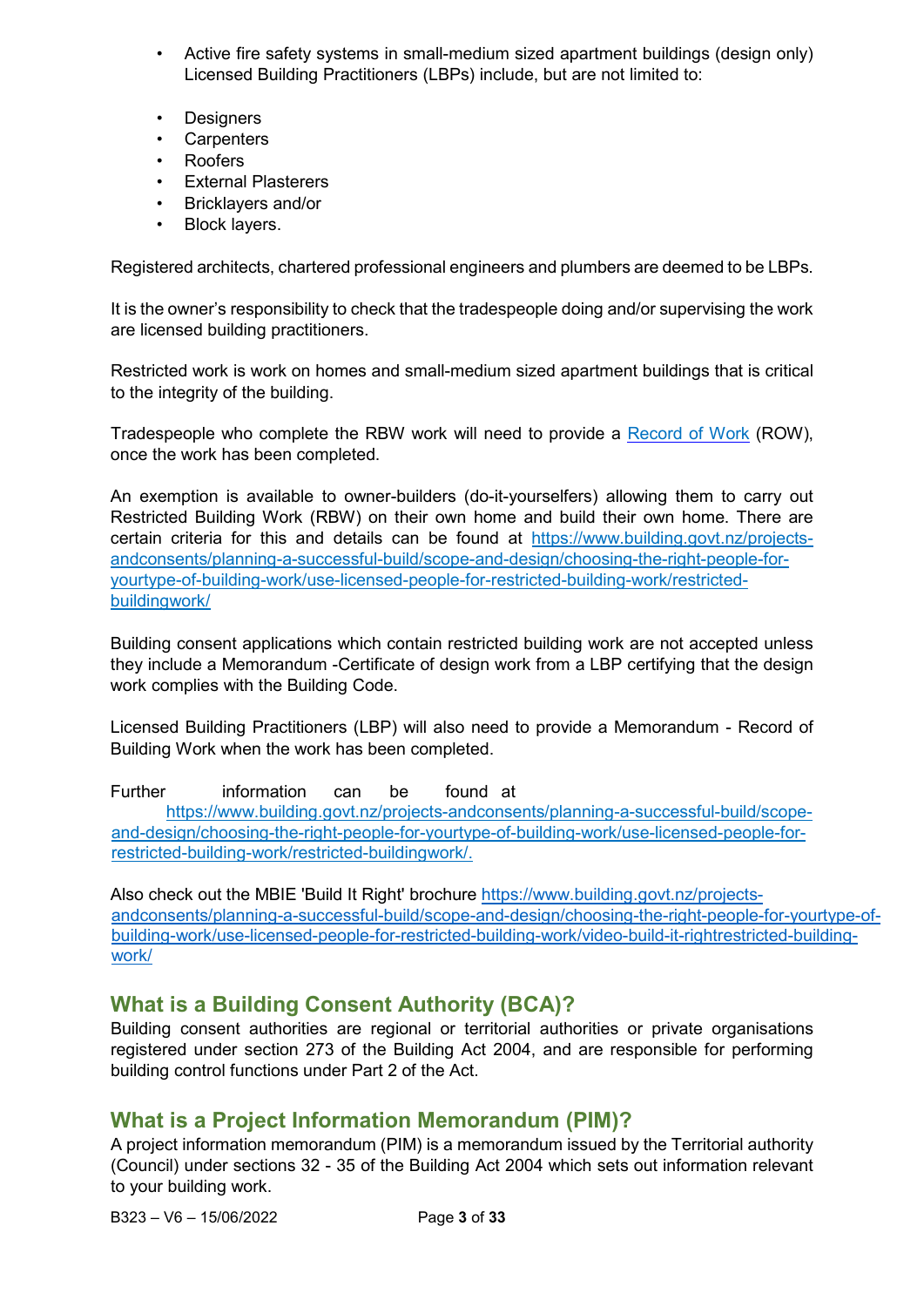This is information on special land features, including potential:

- erosion:
- avulsion (removal of land by water action);
- falling debris;
- subsidence;
- slippage:
- alluvium (the deposit of silt from flooding);
- the presence of hazardous contaminants which are known to Council which are likely to be relevant to the design, construction or alteration of your proposed building;
- details of storm water or wastewater utility systems which relate to your proposed building work, or are adjacent to your building site.

A PIM also identifies any additional approvals required such as:

- Resource Management Act;
- Heritage New Zealand (heritage buildings/sites);  $\Box$
- Fire and Emergency New Zealand

#### **The memorandum also includes:**

Confirmation, subject to other provisions of the Act that you may carry out the building work subject to:

the requirements of the building consent, and  $\cdot$  all other necessary authorisations being obtained.

Copies of other information that may have some design impact on your proposed building work such as:

- Drainage plans;
- Water supply plans;
- Other utility plans; and/or
- Any other information that Council holds that is relevant to your project.

**Important**: A PIM does not give any form of approval under the District Plan or Building Act. Please contact the Invercargill City Council planning department, or your own planning adviser to determine that your proposal complies with the District Plan. If it does not, and resource consent is required, you are strongly advised to obtain this before seeking building consent to avoid possible expensive changes to your proposal.

#### **Must I apply for a PIM?**

No, PIMs are voluntary. They may be applied for separately or in combination with your building consent.

#### **How to apply for a PIM**

The preferred application method for a PIM is via a document upload through the 'Simpli' application portal, accessible directly from the ICC website. In some circumstances an application may be presented on a [Project Information](https://icc.govt.nz/wp-content/uploads/2014/10/SBCG-BC-Application-July-2017-ICC-Enterable-ICC.pdf) [Memorandum/Building Consent](https://icc.govt.nz/wp-content/uploads/2014/10/SBCG-BC-Application-July-2017-ICC-Enterable-ICC.pdf) application form; however this is now only an exception process for those who do not have access to internet services.

B323 – V6 – 15/06/2022 Page **4** of **33** This form must be completed in full, and signed and dated before being submitted.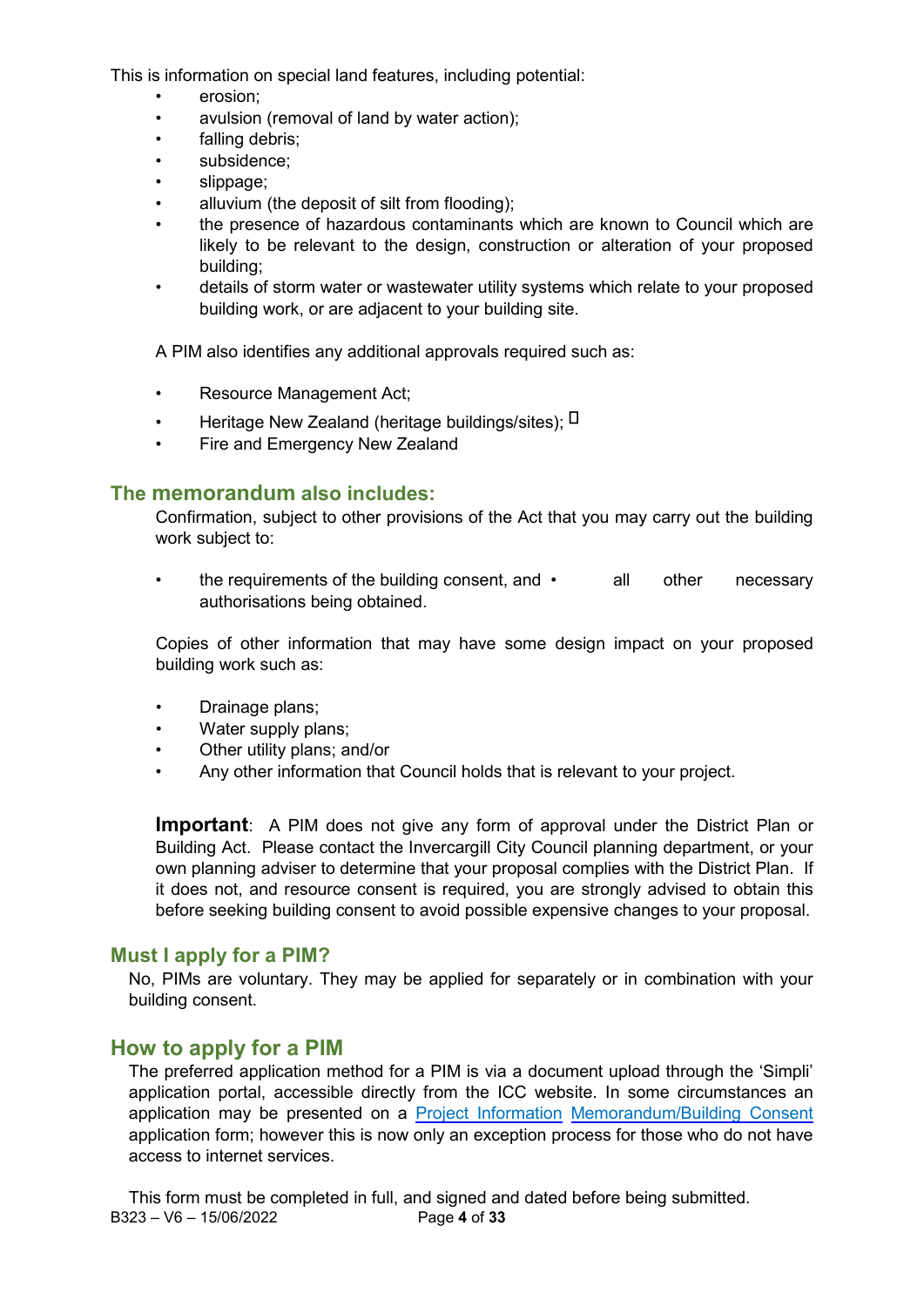#### **Documentation required**

One complete set is required:

- a site plan;
- floor plan;
- building elevations;  $\square$  site access; and
- drainage plan.

#### **How long does it take?**

Council is required to issue the PIM in 20 working days of the application being received. In most cases the BCA gathers PIM information in order to process your building consent as a matter of course.

**NB**: Providing all fees are paid, the PIM will be posted to the applicant when it is issued. If the PIM is applied for with the building consent, the timeframe for issue of both is 20 working days.

#### **How long does it take to get a Building Consent?**

Building consent processing time depends on the complexity of your project and whether or not you have provided all site specific information. Legislative requirements require most building consents to be approved within 20 working days. However, if information is found to be lacking, the time clock is suspended and not restarted until all the requested information is provided.

#### **Who is responsible for applying for a building consent?**

Ultimately the responsibility for obtaining a building consent is that of the owner of the property. However an owner may appoint another person to act on their behalf. On the application form this other person will be listed as the Agent.

## **How do I apply for a Building Consent?**

As the applicant you need to complete the building consent – Form 2 Application on the Simpli website - [https://simpli.govt.nz/.](https://simpli.govt.nz/) If you are unable to make this application electronically please contact Council to discuss lodgement options.

You need to complete an application form, and provide information relevant to your building project. We have a range of vetting checklists available that outline the information that must be included with most types of applications. These can be found at;

- our website www.icc.govt.nz on the [Building Forms](https://icc.govt.nz/building/building-forms/) [pa](https://icc.govt.nz/building/building-forms/)ge, or
- collected from the Council's main office in Invercargill.
- collected from The Bluff Service Centre

## **Staged building consents**

An owner may make a series of building consent applications for stages of the proposed building work. This may be useful where the scope of each part of the work can be clearly defined. Applications that might be staged are:

- large multi-storey buildings multi-unit apartments or development blocks
- shopping malls
- site works, foundations and drainage, with the balance of work completed under a separate stage (this might occur where it is desirable to start the project early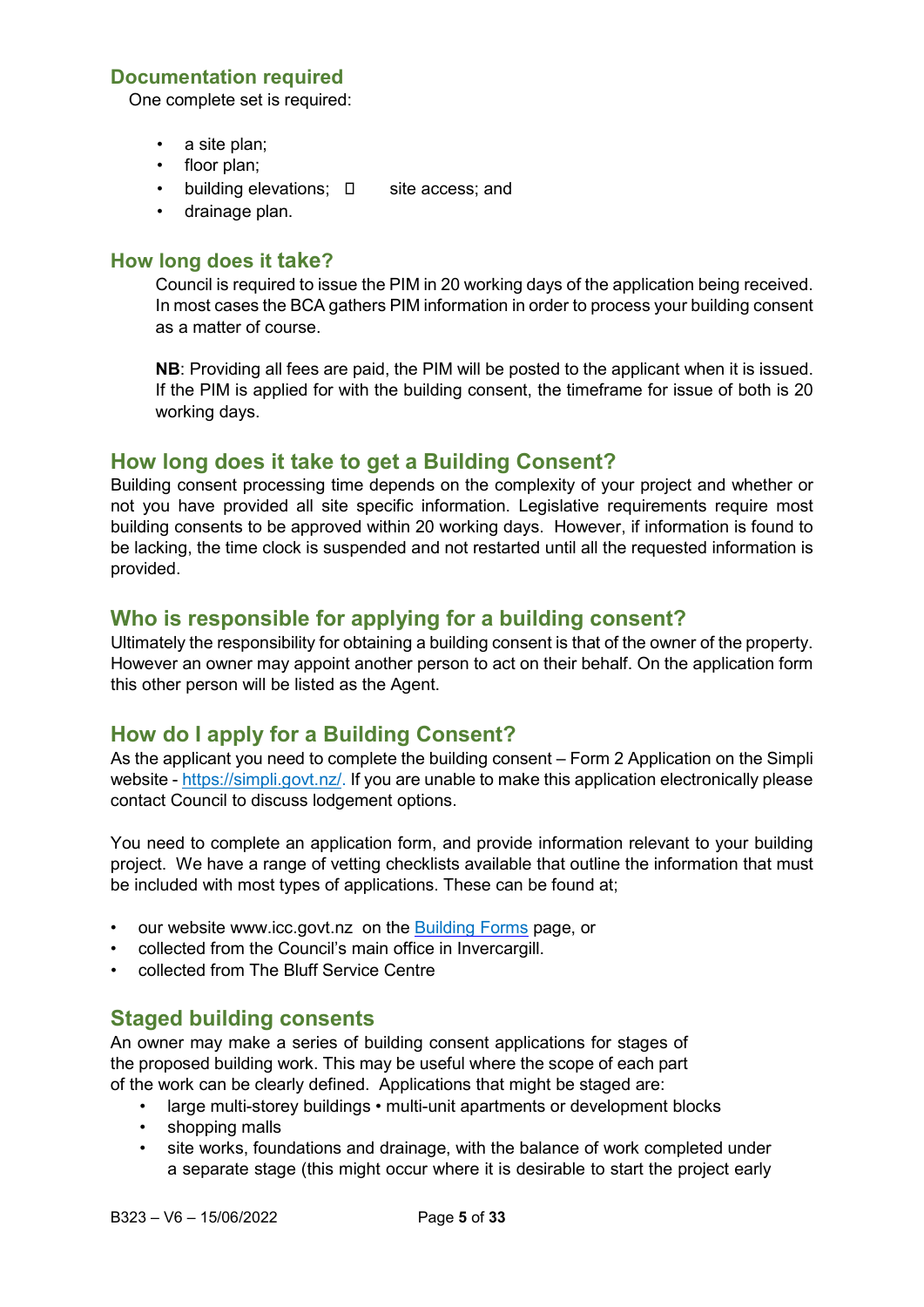but where plans and calculations have not been completed for the balance of the work).

Staged consents may also be useful where more than one household unit is being built specifically for sale, and the units are not connected. A household unit being built specifically for sale cannot normally be transferred without a Code Compliance Certificate (CCC). However, the owner or builder can stage the consents so that a Code Compliance Certificate can be obtained for each unit

#### **How do I lodge an application?**

Once you have gathered all the necessary information, you are now able to lodge the application electronically via the 'Simpli' portal, accessible directly from the ICC website or https://simpli.govt.nz/. Alternatively if you do not have access to internet services, the application can be posted in, or delivered in person to our office in Esk Street, Invercargill. It is however preferred that the Simpli portal is used for your application.

If you are lodging a commercial building consent it is recommended you contact our office on (03) 211 1777 or at vetting@icc.govt.nz to arrange an appointment with a Vetting Officer to go through your application.

Fees are payable at the time the consent is lodged. A fee schedule can be accessed at [www.icc.govt.nz](https://icc.govt.nz/wp-content/uploads/2014/10/Building-fees-2017-2018.pdf) 

It is important to ensure that the designer provides site and project specific documentation that clearly show Building Code compliance. Incomplete and poor quality applications will not be accepted.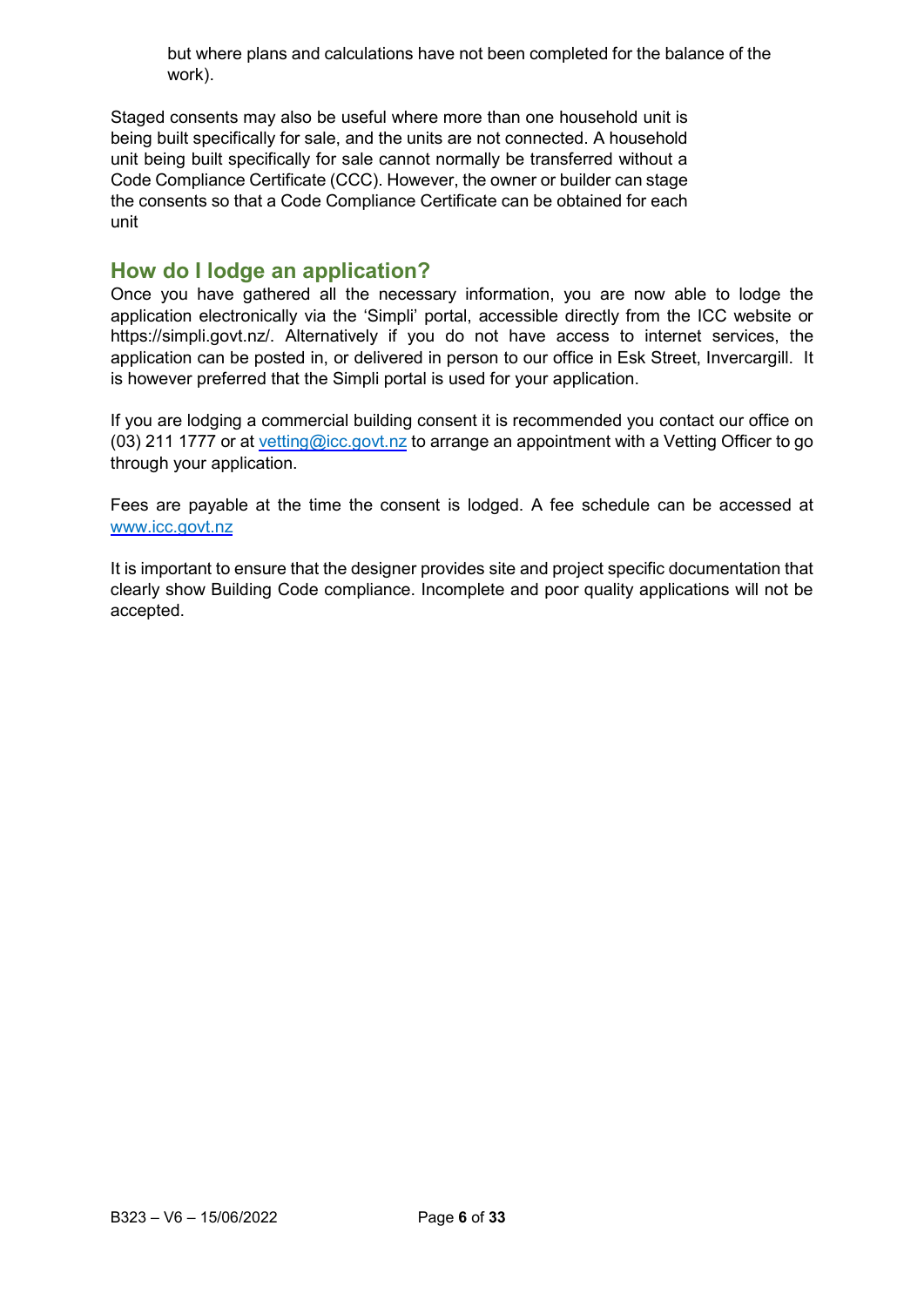# **CONSENT PROCESSING**

## **How is my application processed?**

All applications, regardless of how they are received, are subject to a vetting process to confirm that all information has been provided. Please note this is not a technical check. Your application may not be accepted if insufficient information is provided.

Providing key aspects of the application form have been completed, the application will be entered into the system as lodged. The BCA has 2 working days to vet the application and either request further information or formally receive the application. If the application is formally received and requested information is received and accepted [if applicable] the 20 working daytime clock will commence from the receipt of a complete application. The application is then allocated to the various disciplines within the building consent authority for processing, i.e., Planning, Building and Assets. Each discipline will review your application and assess it for compliance against the requirements of the Building Code as prescribed in the Building Act. If there are any questions or concerns, you will be requested to supply further information/clarification. The 20 working daytime clock is suspended until this information is provided in full.

Requests for additional information (RFI) will be provided through the Simpli portal and notification sent to the owner and the owner's agent (the person responsible for the consent). When supplying plans in response to an RFI, always draw a revision cloud around the area of the drawings that have changed, this will allow a clear identification of those changes.

Once all disciplines involved in the process are satisfied with compliance on the Building Code, a final check is made to ensure all work has been assessed correctly before the building consent is granted pending payment of fees.

#### **Granting your consent and notification of the approval?**

Under Section 49 of the Act, the BCA must grant building consent applications when it is satisfied on reasonable grounds that the provisions of the Building Code would be met if the building work were properly completed in accordance with the plans and specifications that accompanied the application.

Once your consent has been granted, Council will issue the approved stamped documents to the Simpli portal. If your application has been refused, a letter will be sent advising you of the reasons.

## **What is "Satisfied on reasonable grounds"?**

"Satisfied on Reasonable Grounds" means that a building control officer (BCO) who has a current competency assessment equal or above the category of the building that he or she is assessing has used their technical expertise to review the plans, specifications and supporting documents which may include but are not limited to:

- BRANZ appraisals
- CodeMark certificate  $\Box$  manufacturer's specifications
- engineers calculations
- statements of expert opinions, along with any other specialist's input that may have been required, and to their satisfaction established compliance with the relative clauses of the New Zealand building code.

#### **Building work cannot start until the building consent has been issued.**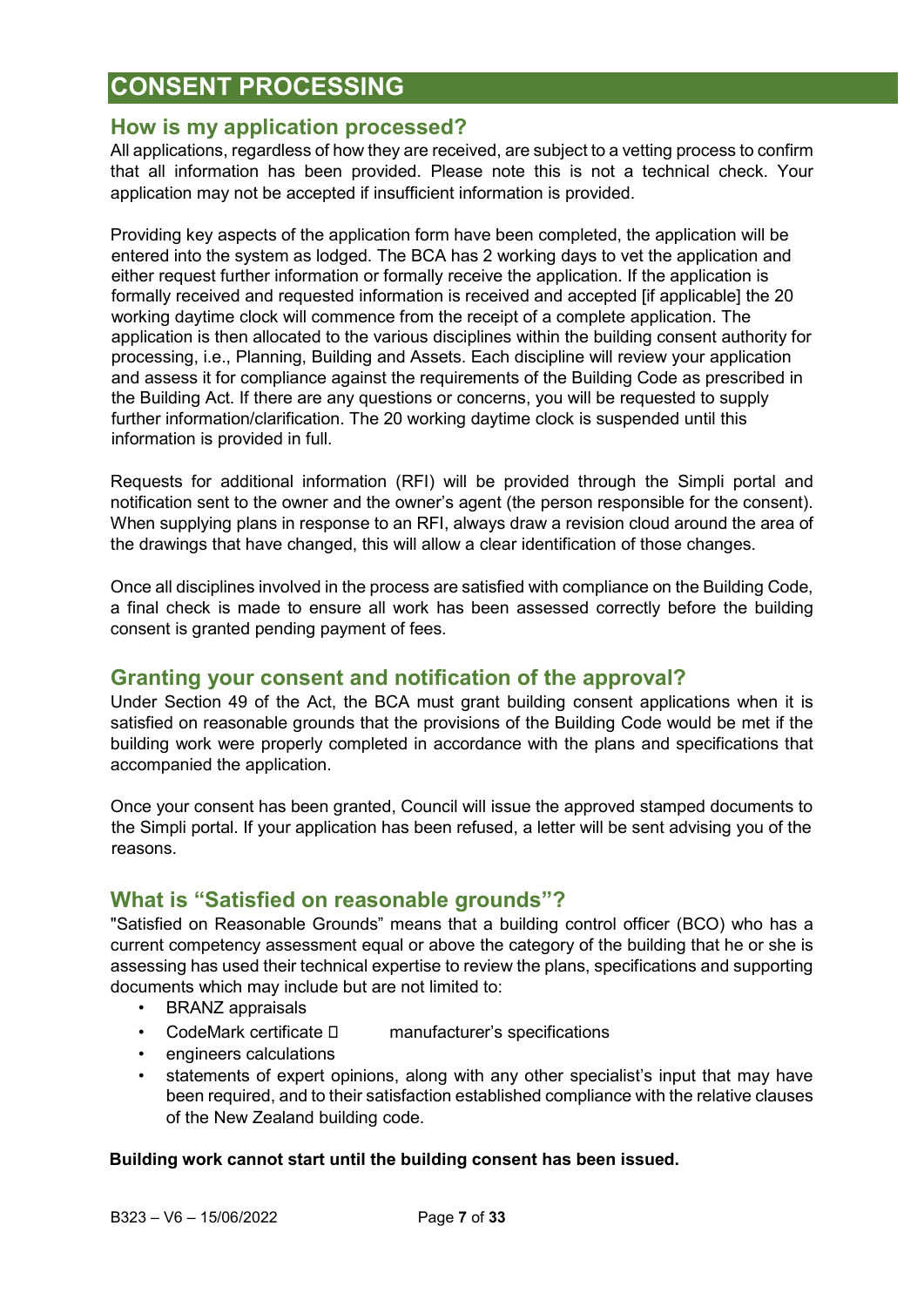## **External Parties**

Some projects may need reviewing by the engineering unit of Fire and Emergency New Zealand (FENZ). They have 10 days to provide feedback. Your fire designer should notify you of this if needed, and this should be clearly identified in the consent documentation.

In some cases the BCA may send applications externally for review, in particular for Fire, Onsite Waste Water or engineering peer review. When busy, the BCA may also send consents to external contractors to process your consent.

## **Consent applications reviewed by Fire and Emergency New Zealand Engineering Unit – (FENZ)**

Under Section 46 of the Building Act 2004 the BCA is required to send certain applications to Fire and Emergency New Zealand (FENZ) Engineering Unit (EU) for review under the Fire Service Act. Where this occurs, the EU have 10 working days in which to provide their feedback/memorandum to the BCA.

The memorandum issued by the EU of FENZ will set out their advice in regard to provisions for means of escape from fire and the needs of persons who are authorised by law to enter the building to undertake firefighting.

Types of applications that are required to be sent are detailed at https://gazette.govt.nz/notice/id/2012go2694

There are no additional costs to the applicant associated with this process.

## **How long is my building consent valid for?**

The Building Act 2004 provides that if work to which the consent relates has not started within 12 months from the date of the issue of the consent, the consent will lapse and be of no effect. This means that you will need to apply for a new consent if you wish to start that work.

The BCA will contact you to remind you of this.

If the project has been delayed, you may apply for an extension to this time.

If a Code Compliance Certificate (CCC) application has not been made by the two-year anniversary of the granting of the building consent, the BCA is required to make a decision on whether or not to issue a CCC. If the BCA decides it cannot issue a CCC at this time the building consent will be given the status of 'Refused CCC' and the owner/applicant will be notified by a refused Code Compliance Certificate notification letter.

Refused CCC status does not restrict you from completing the work and applying for a CCC at a later date however, please be aware that in progressing the work you will need to ensure any further inspections listed under the building consent inspection endorsements are notified to Council for it to be in a position to issue the CCC at completion.

If the project has been delayed, you may apply for an extension to this time.

## **WHAT INFORMATION DO I NEED TO SUPPLY?**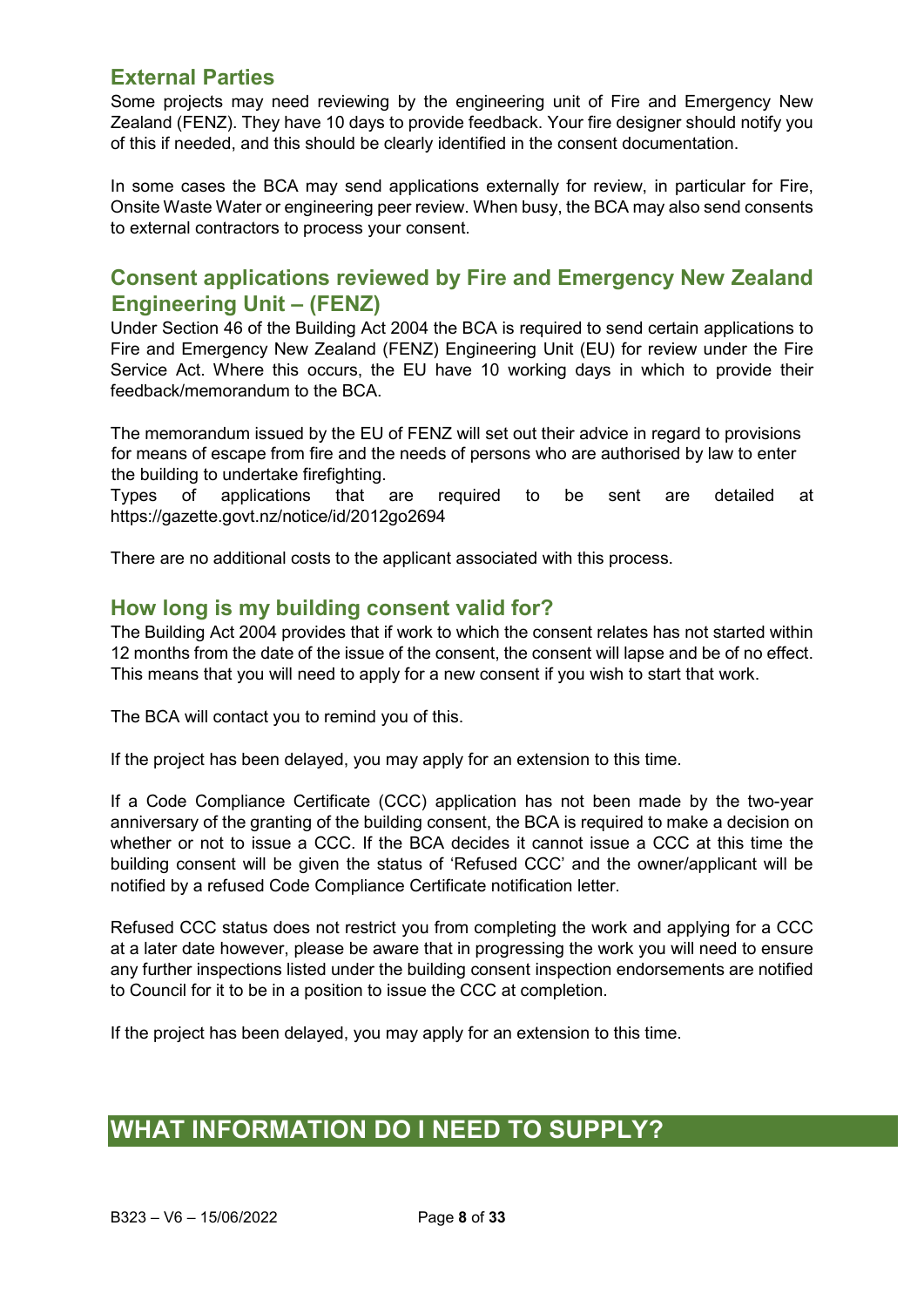Building consent applications can be complex. We recommend that you engage a professional person to help with the design work and drawings. Each application must be accompanied by the information requirements identified in the vetting checklists which include the following:

## **Information to support each application**

Please note it is highly preferable that these documents are uploaded as part of an electronic application via the Simpli applications portal as previously described.

**Certificate of Title** – 1 copy - no older than 3 months old.

#### **Plans** (one complete set)

**Site plan** - Scale 1:200 (recommended scale). The site plan must show the proposed building work in relation to the property boundaries, existing buildings, drainage and water supply systems, spot levels and datum.

**Floor plan** - Scale 1:100 (recommended scale). To be fully dimensional, including wall and partition sizes, designation of rooms, doors and window openings, sanitary fittings, fixed units, appliances such as wood-burners, cooking and heating units.

**Cross section** - Scale 1:50 (recommended scale). To show full details of construction of foundations, reinforcing, floor structure, wall and roof structure, insulation and height above ground level.

**Elevations** - Scale 1:100 (recommended scale). Four elevations of the proposed building are required to show all doors, windows, roof heights and external materials and finishes.

**Drainage plan** - Scale 1:200 (recommended scale). To show means and location of sewage and storm water disposal systems and any existing drains on site. Water supply details must be shown. (Only a certifying plumber/craftsman drain layer or licensed person working under their supervision can carry out plumbing/drainage works).

**Details –** Scale 1:5 (recommended scale). These are generally structural and weather tightness details to show how the critical elements of the building work are to be constructed.

**Specifications** (one complete set) - Specifications must be relevant to the particular building and to the plans submitted. They must give a full description of the type, size and grade of materials to be used, and the method of construction, including other trade section

**Engineering calculations/fire reports** (one complete set) - (if applicable) – (one complete set). If drawings are from CPEng engineer a site/project specific PS1 will be required.

**Alterations to existing buildings** - Under section 112 of the Building Act, a BCA must not grant a building consent to alter all or part of an existing building unless it is satisfied that, after the alteration, the building will (among other things) comply as nearly as is reasonably practicable (ANARP) with the Building Code provisions relating to means of escape from fire and access and facilities for persons with disabilities.

Section 112 of the Building Act also gives Territorial Authorities (TA) some powers to allow alterations to existing buildings. (If you intend to change the use of the building different provisions apply).

To determine whether an existing building will comply ANARP (as nearly as is reasonably practicable) with Building Code requirements for means of escape from fire and access and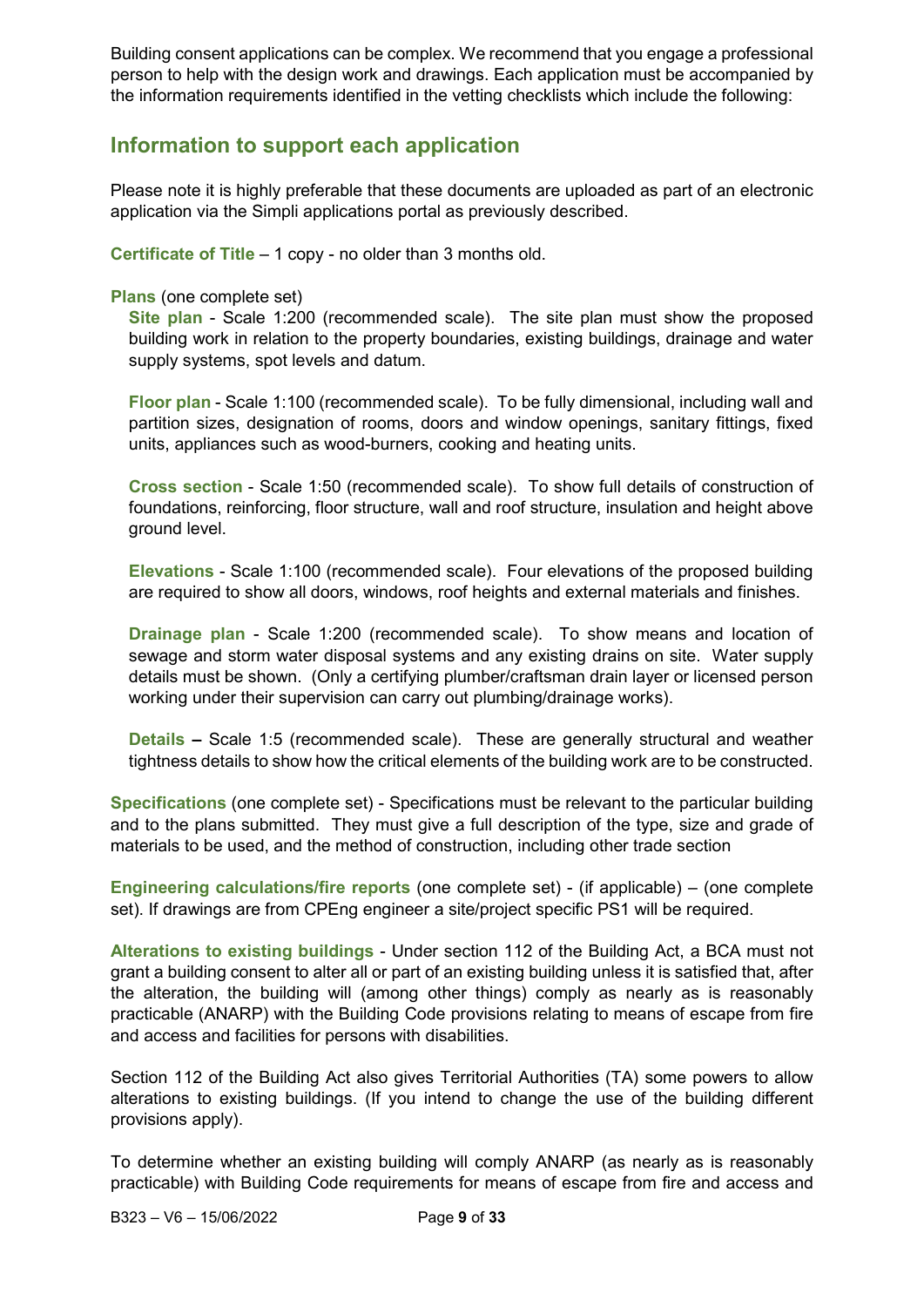facilities for persons with disabilities, after the proposed building work has been carried out, Council will need information on the building's current level of compliance. This information should be supplied with the consent application, on a [Section 112](https://icc.govt.nz/wp-content/uploads/2014/10/Gap-Analysis-Table-Section-112.pdf) [-](https://icc.govt.nz/wp-content/uploads/2014/10/Gap-Analysis-Table-Section-112.pdf) [Gap Analysis Sheet](https://icc.govt.nz/wp-content/uploads/2014/10/Gap-Analysis-Table-Section-112.pdf)

Under S 112 1B, the building must continue to comply with other provisions of the building code immediately before the building work began, continue to comply with those provisions; or if it did not comply with the other provisions of the building code immediately before the building work began, continue to comply at least to the same extent as it did then comply.

**Roof truss** (if applicable) - (1 set) Manufacturer's Truss Design and Producer Statement.

**Wall bracing layout** (if applicable) – (1 set)

**E2 risk matrix** (demonstrating weather tightness features) – (1 set)

**H1 analysis** (demonstrating insulation requirements) – (1 set)

**Fee** [Calculation sheet](https://icc.govt.nz/building/calculate-fees-project/) [an](https://icc.govt.nz/building/calculate-fees-project/)d means of payment.

Where relevant, you will need to provide information in relation to the specified systems to be contained on the Compliance Schedule. This includes but not limited to the performance standards, the proposed inspection, maintenance and reporting procedures for specified systems that would be included within your building(s)

## **Other supporting Documentation**

## **Producer Statements**

#### **Producer Statements from Engineers**

Producer statements are typically used for specialist work, such as engineering, or where there is a proprietary product which is installed by appointed contractors. Aspects of this work will be outside the council's in-house expertise and a producer statement can assist the council when they are determining whether the building work complies with the Building Code. Councils will use their judgement when considering producer statements and how much weight to give them.

*Here are some examples of work where a producer statement might be submitted:* 

- An engineer may provide a statement relating to foundations.
- A mechanical engineer may provide a statement relating to heating ventilation and airconditioning systems.
- A tiler may provide a statement that the waterproofing membrane has been correctly applied.

At the time of submitting the building consent application, you should be submitting relevant PS1s and PS2s.

A PS1 is a producer statement for design. It identifies the intent of the design and construction details required for compliance with the building Code.

A PS2 is a design review (peer review) by another suitably qualified Chartered Professional Engineer. A PS2 will be required by the Council if the construction project is valued at over \$1 million, or at other times where the Council needs further evidence the design complies with the Building Code.

B323 – V6 – 15/06/2022 Page **10** of **33**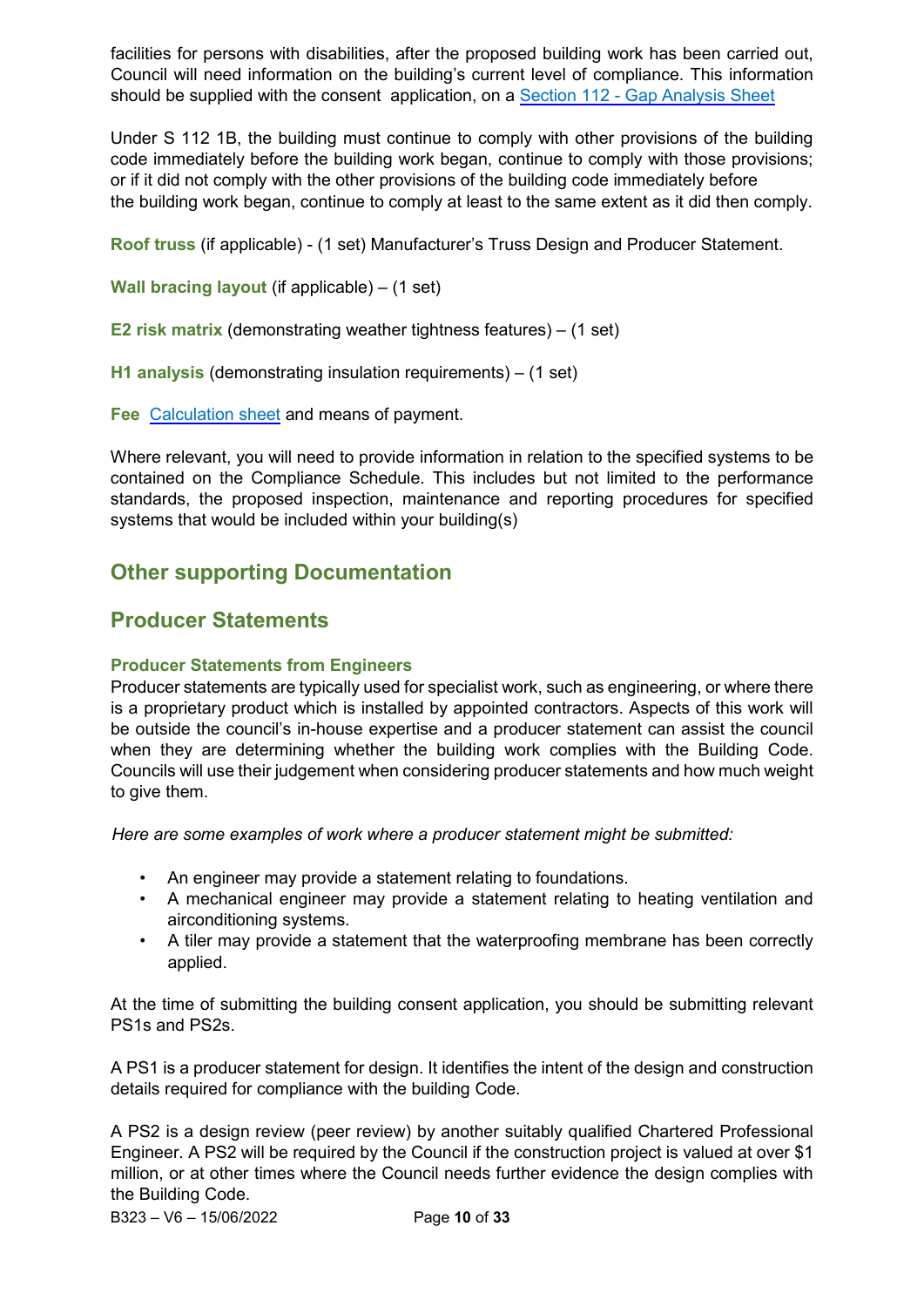If you choose to have the design peer reviewed using your own engineer please ensure that the engineer who completes the peer review (and provides the PS2) is a Chartered Professional Engineer (CPEng) and has the correct competence to complete the review. Their review notes and recommendations should also be provided with the building consent application.

Design Producer Statements (PS1) will identify the additional inspections that are to be carried out in addition to the BCA's site inspections (construction monitoring), required by the suitably qualified independent design professional.

More information about Producer Statements can be found on the [Engineering New Zealand](https://www.engineeringnz.org/resources/producer-statements/) [website,](https://www.engineeringnz.org/resources/producer-statements/) or by calling them on (04) 473 9444.

#### **Producer Statements from tradesmen/qualified installers**

Invercargill City Council uses a register of experts, who are not CPEngs whose producer statements will also be accepted. This register is maintained by the Southern Building Controls Group (SBCG) and is found on the [ICC producer statement page](https://icc.govt.nz/building/producer-statements/) [of](https://icc.govt.nz/building/producer-statements/) their website.

These producer statements will generally be used to cover installation of components that cannot be inspected by the Building Control Officers, such as waterproofing, membranes, mechanical services and fire alarms.

#### **Producer Statements to support Code Compliance Certificate application**

Additional Producer Statements (PS3 and PS4) may be required prior to issuing a Code Compliance Certificate.

## **AF3P 3rd Party Inspections**

#### **What are 3rd party inspections?**

AF3P Third Party Inspection is the inspection by a third party individual or organisation who is performing with the purpose of certifying compliance of the building work to the New Zealand building code, the issued building consent and associated technical specifications during and after construction. The third party inspection people or organisation provides technical control, inspection, assessment, and certification services.

Generally these are structural engineers or specialists in a particular field of construction. Situations where inspections are listed on the building consent documentation and the owner / applicant would like to use a 3rd party to verify the building work rather than ICC inspectors. These requests for 3rd party verification will be considered on a case by case basis.

Applications are usually made when the consent is lodged however an application can be made at any time prior to the building work commencing.

#### **AF3P Inspection Procedure**

**Application:** The applicant is to make a request before undertaking the building work using AF 3P Application and review for 3rd Party verification in-lieu of on-site inspection(s) and uploaded via the Simpli portal or consents@icc.govt.nz email if this occurs after a consent is issued. Building Support Officers will save the AF3P application into GoGet under the consents folder for review by a BCO.

**Review / Decision:** The Inspecting BCO will see an application for review when notified by the Building support officer. The review is a quick decision recording the person's ability to undertake the inspection and verification documentation to be supplied. The BCO notifies the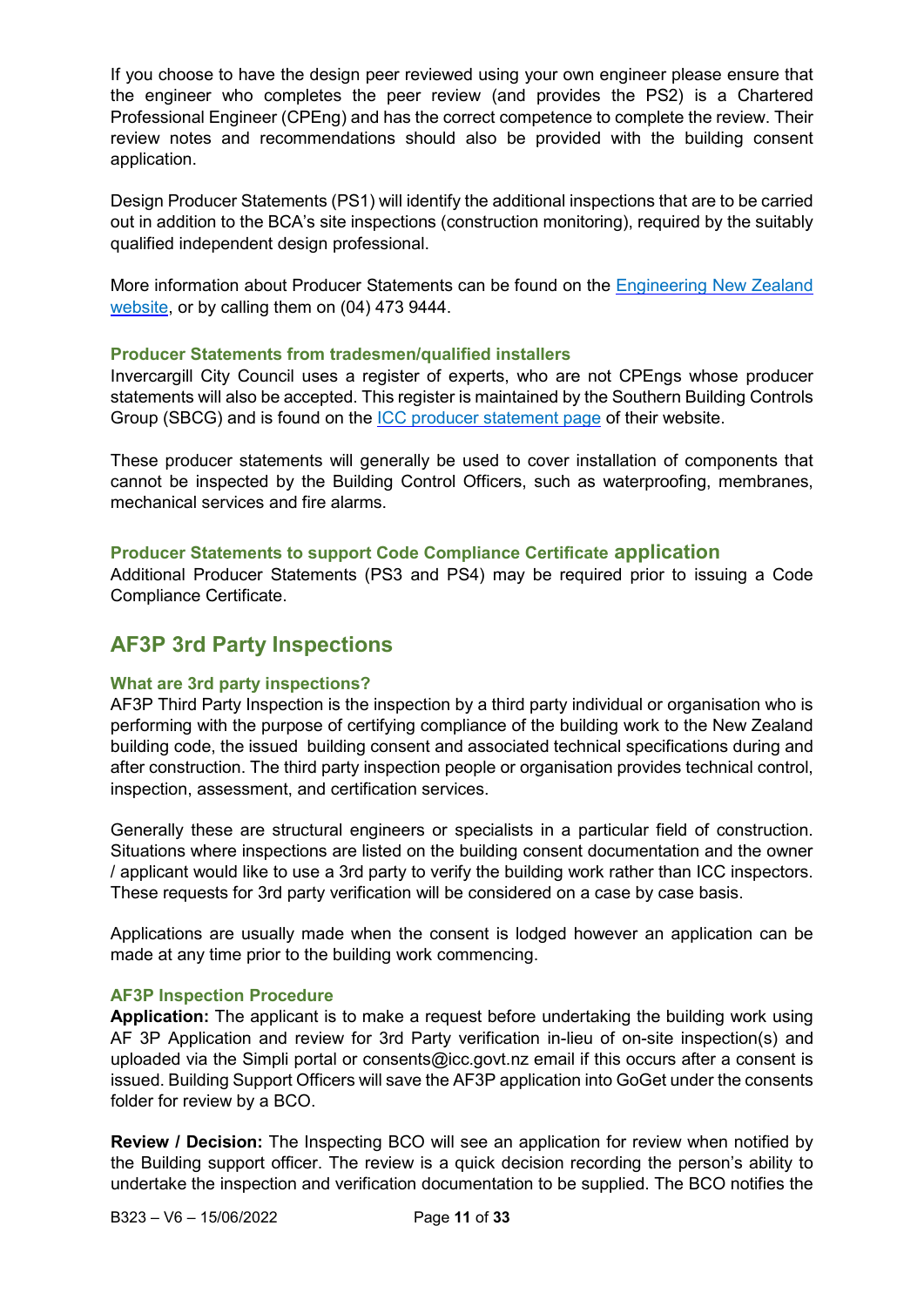applicant of the decision to approve or refuse. The approved AF-3P Application for 3rd Party Certification or Evidence in place of on-site inspection is to be upload into the Simpli portal for the owner/agents reference.

Third party inspections without prior approval: Where BCOs find third party inspections have been completed without approval, they should be instructed to stop work until resolved with the Team Leader of Inspections.

If this occurs the applicant will be asked to provide information on the missed inspections undertaken by a 3rd party for review by the Team Leader who will decide on the course of action which may include approval, further information or issue of an infringement notice under Section 367 of the Act for not complying with Section 90.

## **Change of use, extension of life and subdivisions:**

#### **Changes of Use**

You cannot make the proposed change until Council gives the owner written confirmation that the requirements of the Building Act 2004 have been complied with. This is typically done as part of a building consent.

Every building is designed for a specific use and has to meet Building Code requirements that ensure it will be safe, healthy and durable when used in the way it was designed. If that use changes, the building may need to be altered to support the new use.

A change of use is where a building incorporates a household unit where one did not exist before, or when use of a building or part of a building changes from one use to another as defined in the Building (Specified Systems, Change the Use and Earthquake-prone Buildings) Regulations 2005 (the Regulations) and the new use has more onerous or additional Building Code requirements than the old use.

Once Council receives advice about a change of use, they must confirm to the owner in writing whether they are satisfied that the building (in its new use) will meet the Building Code compliance requirements.

#### **Requirements of the Building Code**

If the change of use involves incorporating one or more household units into the building where there were none before, Council must be satisfied on reasonable grounds that the building (in its new use) will comply as nearly as is reasonably practicable with the building code in all respects.

If you are changing the use of a building or part of a building (section 115 of the Building Act 2004) you will need to supply information with your application regarding:

- means of escape from fire
- protection of other property
- sanitary facilities
- structural performance
- fire rating performance and
- access and facilities for persons with disabilities will be addressed.

For all other cases, Council must be satisfied on reasonable grounds that the building (in its new use) will:

• comply, as nearly as is reasonably practicable, with every Building Code provision relating to either or both of: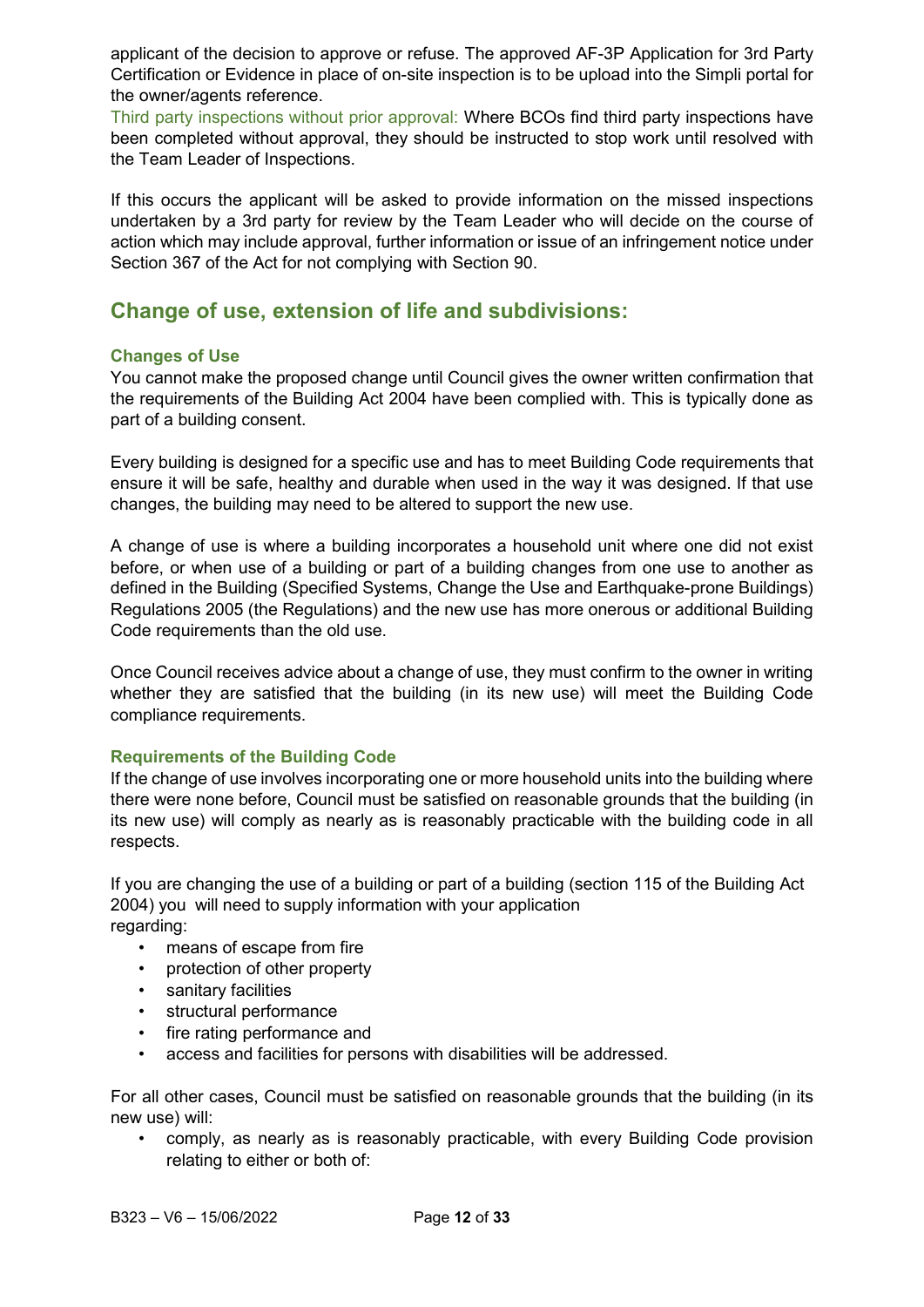- o means of escape for fire, protection of other property, sanitary facilities, structural performance and fire-rating performance
- $\circ$  access and facilities for people with disabilities (if this is a requirement under section 118 or the Building Act 2004)
- continue to comply with other Building Code provisions to at least the same extent as before.

The above information should be presented on the (Section 115) Alteration to an Existing Building - Gap Analysis Form as part of your building consent application. [Section 115](https://icc.govt.nz/wp-content/uploads/2014/10/Change-of-Use-Gap-Analysis-Table.pdf) [-](https://icc.govt.nz/wp-content/uploads/2014/10/Change-of-Use-Gap-Analysis-Table.pdf) [Gap](https://icc.govt.nz/wp-content/uploads/2014/10/Change-of-Use-Gap-Analysis-Table.pdf) [Analysis](https://icc.govt.nz/wp-content/uploads/2014/10/Change-of-Use-Gap-Analysis-Table.pdf) [fo](https://icc.govt.nz/wp-content/uploads/2014/10/Change-of-Use-Gap-Analysis-Table.pdf)rm

An owner of a building must not change the use of the building in a case where the change involves the incorporation in the building of one or more household units where household units did not exist before, unless the Territorial Authority (Council) gives the owner written notice that the building, in its new use, will comply, as nearly as is reasonably practicable, with the Building Code in all respects.

In addition to the Building Code, the Territorial Authority will also need to be satisfied that the application complies with other aspects of legislation (such as the District Plan) and will advise if additional consents are needed.

If an existing building needs to be upgraded to comply with current building code requirements and there is good reasoning for the upgrade not to be undertaken, an ANARP (As Near as Reasonably Practicable) justification must be documented and provided with the building consent application.

#### **Extension of life and subdivisions**

If you are altering an existing building, for change of use or any other purpose, you may trigger upgrade provisions for the whole building. These provisions can be found in the Building Code.

- Upgrade provisions relate to:
- means of escape from fire
- access and facilities for people with disabilities (if relevant)  $\Box$  Protection of other property.

All other aspects of the building must continue to comply with the Building Code to at least the same extent as before the alteration.

Where a building with a specified intended life is issued with a building consent that is subject to the condition that the building be altered before the end of its life, an 'Extension of Life' can be obtained.

An owner of a building must give written notice to Council if it proposes extending the life of a building. If you intend to extend the life of a building (sec 116 Building Act 2004) or subdivide it (sec 116A Building Act 2004) you may need to seek professional help with the application or come and speak to us about the type of information you may need to supply.

If you intend to extend the life of a building (sec 116 BA 2004) or subdivide it (sec 116A BA 2004) you may need to seek professional help with the application or come and speak to us about the type of information you may need to supply.

## **What if my application is for a heating appliance only?**

You must complete the Building Consent Application form and provide all the relevant information regarding the heating appliance, such as the make, model and year of manufacture and a copy of the manufacturer's installation instructions. You must also supply a complete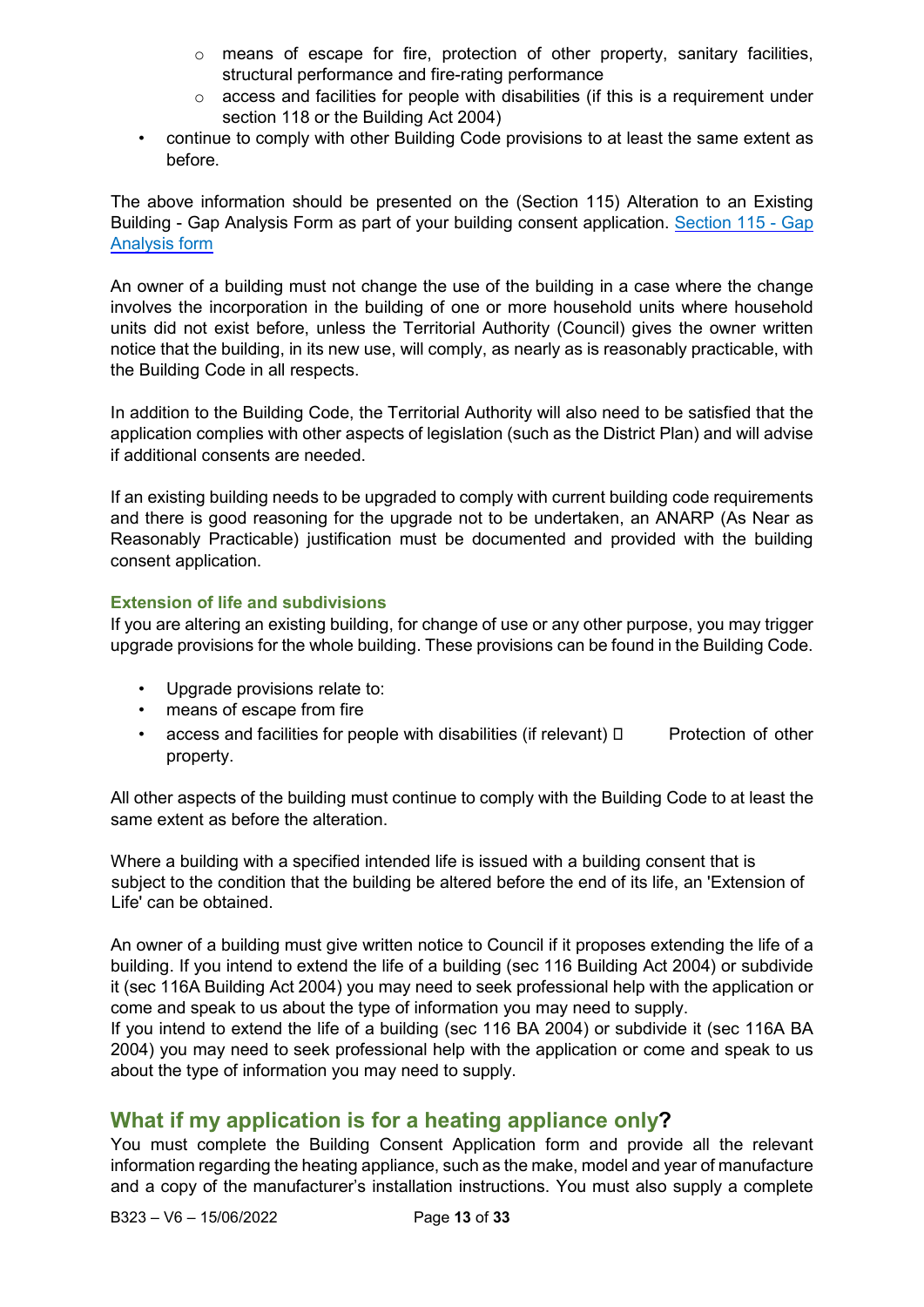floor plan of the building indicating where the appliance is to be fitted and showing the location of the smoke detectors.

You will need to complete an [Oil Fired Burner](https://icc.govt.nz/wp-content/uploads/2014/10/Oil-Fired-Burner-checklist-SBCG-19LF.pdf) [or](https://icc.govt.nz/wp-content/uploads/2014/10/Oil-Fired-Burner-checklist-SBCG-19LF.pdf) [Solid Fuel Burner](https://icc.govt.nz/wp-content/uploads/2014/10/Solid-Fuel-Burner-checklist-SBCG-19SF.pdf) [ch](https://icc.govt.nz/wp-content/uploads/2014/10/Solid-Fuel-Burner-checklist-SBCG-19SF.pdf)eck sheet to ensure your application is complete. You will need to show evidence that the fireplace complies with [Environment](https://icc.govt.nz/building/clean-air/) [Southland's Regional Air Plan 2016.](https://icc.govt.nz/building/clean-air/) This application can also be made on the Simpli portal.

## **Where can I get a current Certificate of Title?**

Contact Land Information New Zealand on 0800 ONLINE/0800 665 463 or [www.linz.govt.nz](https://www.linz.govt.nz/)

## **Is there other information that I might need?**

#### New Vehicle Access

Any building which requires a new vehicle access must be approved. Contact the Council's Works and Services department (03) 2111777 to discuss this. A detailed plan showing the location of the proposed access will need to be supplied with your applicatio[n.](https://icc.govt.nz/wp-content/uploads/2014/11/Vehicle-Crossing-Building-Consents-form.pdf) 

#### RAPID Number

Each new dwelling within the rural area is required to have a number at the gate similar to street numbers in town. This is essential and particularly helpful in emergencies.

#### What about a resource consent?

If you're planning a development, subdivision or building there may be other legislation that you need to consider when submitting your application, such as the Resource Management Act 1991.

Depending on the nature of your project, it could impact on the environment or affect other people and you may need to apply for resource consent as well as building consent. A little under half of all applications for building consent will be checked by a Council planner to see if the proposal complies with the District Plan or if resource consent is required.

If a resource consent is required, a certificate issued under section 37 of the Building Act 2004 is attached to your project information memorandum (PIM) or building consent. A section 37 certificate precludes any work commencing until the resource consent has been granted. We strongly advise you obtain resource consent advice before seeking a building consent to avoid expensive changes to your proposal.

Some proposals require land use resource consent. If you are unsure if your proposal requires a resource consent, you can discuss the details with the planning department at the Invercargill City Council Please phone (03) 2111777 and ask for the planning department.

## **How much will my Building Consent cost?**

This depends on the type of application, cost of work involved and the level of detail provided.

The Invercargill City Council has a schedule of fees that details the costs associated with each application type. Fees associated with an application are required to be paid before the application is accepted for processing.

There may also be other associated charges that will be included in the total fees such as:-

- levies payable to the Ministry of Business innovation and Employment, payable on all applications \$20,444 or more (Building Levy Order GST inclusive);
- levies payable to BRANZ (payable on all applications \$20,000 or more);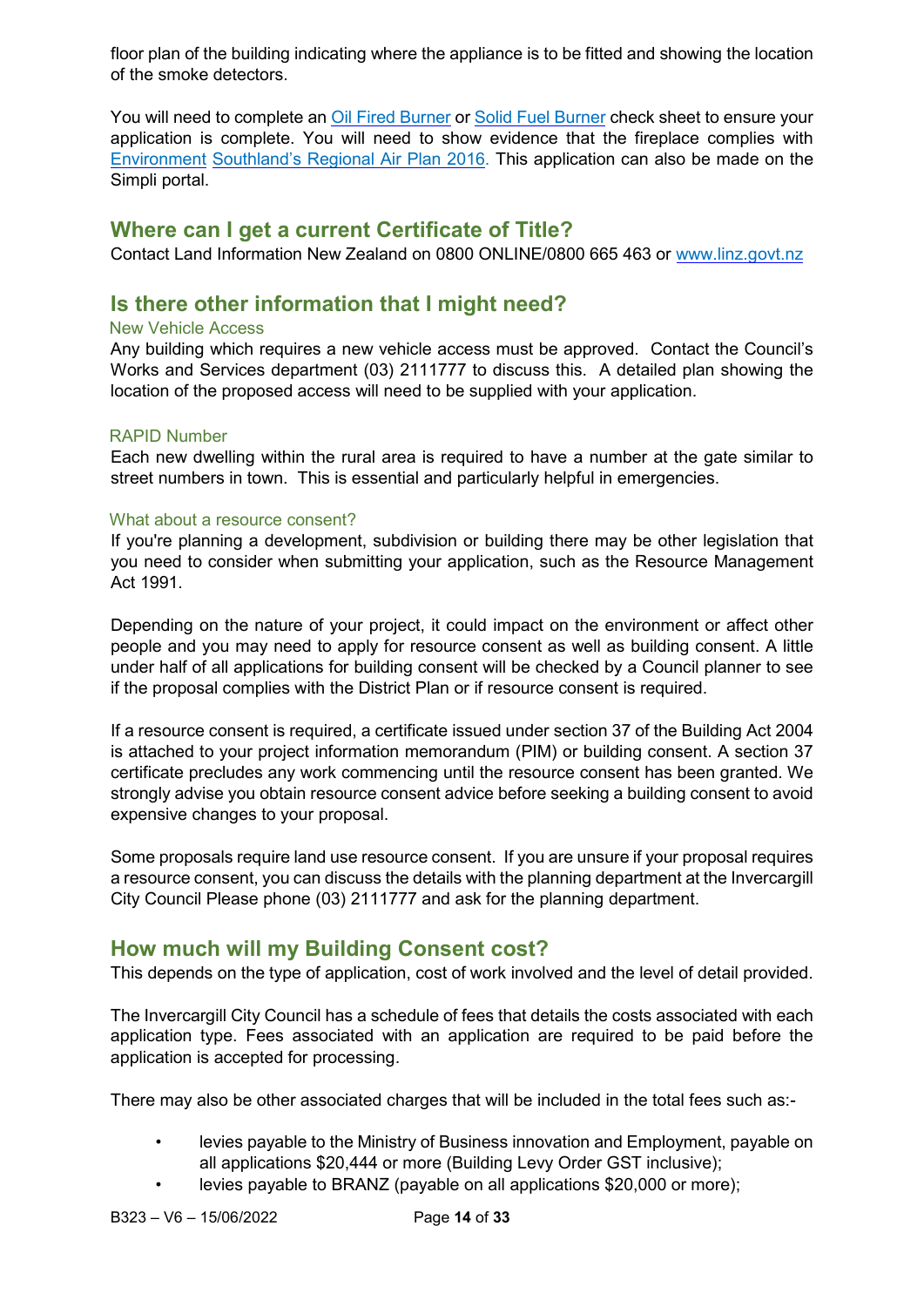- Accreditation levies (payable on all applications \$5,000 or more);
- For staged building consents, the levies considered the estimated cost of all preceding stages
- Additional time spent processing the application:
- additional inspections required
- issue of compliance schedule (if applicable);
- vehicle crossing; and
- water meter connection (if applicable).

Fee will be calculated at the time the application is received and all fees are required to be paid with the application. A cancellation charge may apply if you withdraw your application.

A schedule of [fees](https://icc.govt.nz/wp-content/uploads/2014/10/Building-fees-2017-2018.pdf) [is](https://icc.govt.nz/wp-content/uploads/2014/10/Building-fees-2017-2018.pdf) available from our website [www.icc.govt.nz,](http://www.icc.govt.nz/) or collected from The Council's main office in Invercargill or from the Bluff service centre. Fees can be paid at the office or by internet banking

The BCA may charge additional fees for processing time where a large amount of time has had to be spent processing the consent or for additional inspections.

Please note that any fees or charges outstanding at the time of submitting an Application for Code Compliance Certificate may prevent it from being issued.

If you choose to withdraw your building consent application once processing has started, you will be charged for time spent and administration costs.

If your building consent application is refused once processing has started, you will be charged for time spent and administration costs.

#### **Who is the Building Research Association of New Zealand (BRANZ) and why is my application levied?**

BRANZ Limited is an independent and research, testing, and information resource for the building and construction industry. Further information can be found at: [www.branz.co.nz](http://www.branz.co.nz/)

#### **What is the Accreditation Levy?**

The Accreditation levy is collected by the Invercargill City Council to cover the statutory biannual accreditation of the BCA.

#### **Who are the Ministry of Business, Innovation and Employment (MBIE)?**

MBIE is the government department responsible for regulating the building industry.

#### **Can I change my plans later?**

Yes, if you need to change anything on your plans, you must **apply** for an amendment or a minor variation **before** carrying out any changes to your approved plans. At the end of the building project, the approved building consent documentation needs to be an accurate reflection of what has actually been built. Changing the details of the original consent drawings can be completed in two ways, via either an amendment or minor variation. If you have made changes without approval the BCA may stop your job until the changes are resolved.

#### **Amendment**s

Major amendments are those where work is outside the scope of the original consent e.g. additional footprint or increases in floor area, construction method, and significant changes to layout. An amendment to a building consent requires a [Form 2](https://icc.govt.nz/wp-content/uploads/2014/10/SBCG-Building-consent-Application-Form-2-Enterable.pdf) [to](https://icc.govt.nz/wp-content/uploads/2014/10/SBCG-Building-consent-Application-Form-2-Enterable.pdf) be completed, so that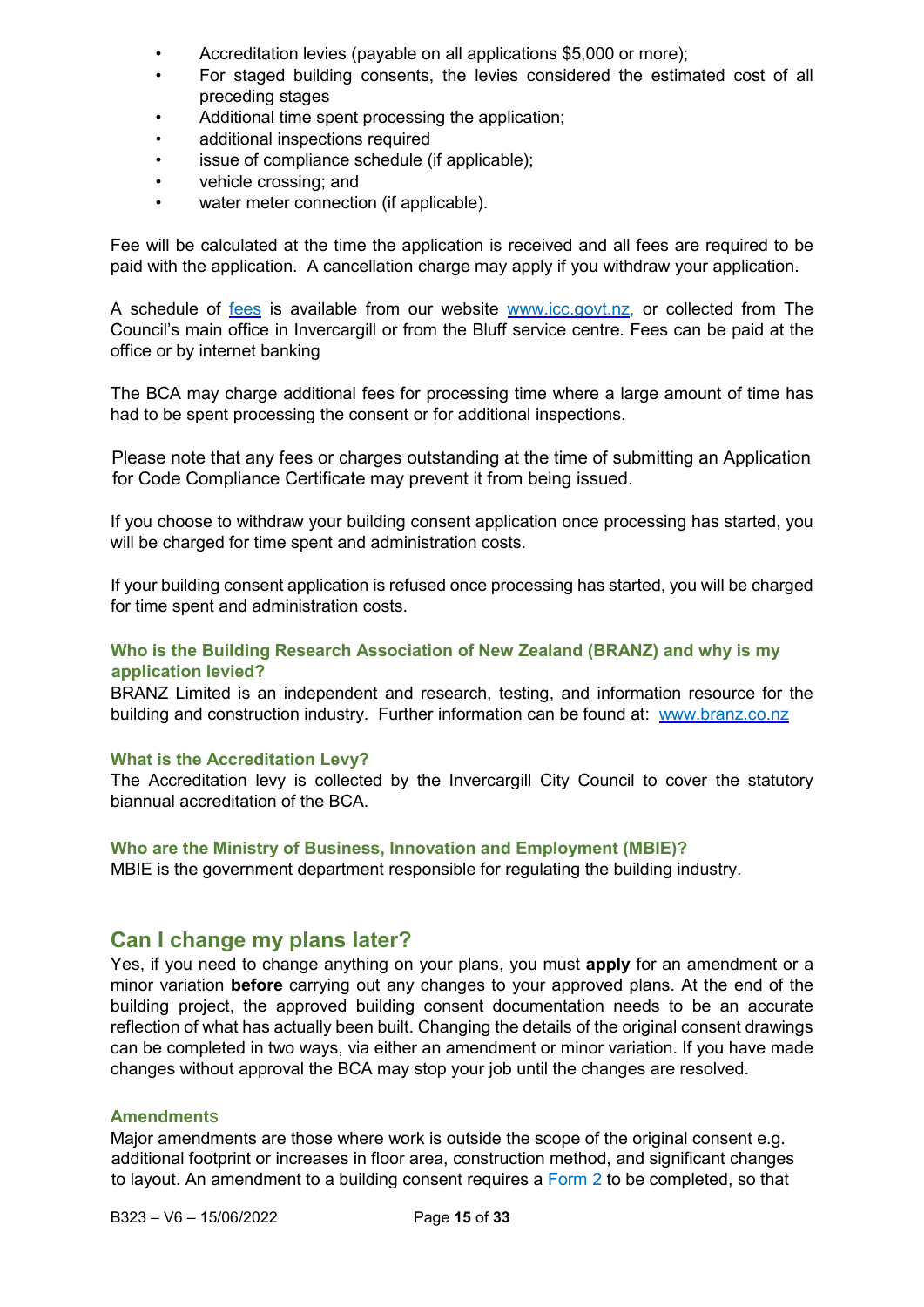the amendment can be processed by the BCA. A completed [amendment checklist](https://icc.govt.nz/wp-content/uploads/2014/10/Building-Consent-Amendments-Checklist.pdf) [sh](https://icc.govt.nz/wp-content/uploads/2014/10/Building-Consent-Amendments-Checklist.pdf)ould be supplied with your application. Amendments can be applied for through the Simpli portal

#### **Minor variations**

Minor variations are changes that do not usually affect compliance with the Building Code. They are a minor modification, addition, or variation to a building consent that does not deviate significantly from the plans and specifications to which the building consent relates.

The following are examples of minor variations and do not constitute an exhaustive list:

- substituting one internal lining for a similar internal lining
- substituting the type of timber treatment
- minor wall bracing changes
- a change to a component (e.g. fixing bracket)
- a construction change (e.g. the framing method around a window when the window is changed to a door)
- changing a room's layout (e.g. the position of fixtures in a bathroom or kitchen)
- changing one brand of insulation for another
- changing the type of taps
- altering the position of kitchen joinery or non-structural walls or doors

You will need to provide information to record the change, however it is not necessary to complete a new building consent application form. This may even be able to be approved on site by the inspector, depending on the change(s) made.

There will be a cost involved in approving the minor variation. Minor Variations should be applied for on the [Minor Variation Form.](https://icc.govt.nz/wp-content/uploads/2017/10/Minor-Variation-application.pdf) 

## **3.11 What are building consent conditions?**

Once you have made an application for building consent and before the application can be granted (approved), Council must identify any relevant conditions applicable to your project. These conditions relate to specific sections 67, 72, 75, 90, 113 of the Building Act 2004 and will be identified on the building consent.

#### **Waiver and modifications (Section 67)**

Waivers and modifications allow the tertiary authority ('TA' or Council) to exercise judgement when dealing with unusual building compliance situations. A waiver or modification of the Building Code may be subject to any conditions the Council considers appropriate and these conditions are identified within the building consent.

#### **Building on land subject to natural hazards (Section 72-73)**

Your consent application may be subject to natural hazards, Council is required to assess whether your project will be subject to one or more of these hazards (identified in Section 71 Building Act).

- 1. Erosion (including coastal, bank and sheet erosion)
- 2. Falling debris (including soil, rock, snow and ice)
- 3. Subsidence
- 4. Inundation (including flooding, overland flow, storm surge, tidal effects and ponding)
- 5. Slippage.

B323 – V6 – 15/06/2022 Page **16** of **33** New building work or major alterations should be designed with any natural hazard in mind. You can apply for a building consent to carry out work on land with hazards; however, you'll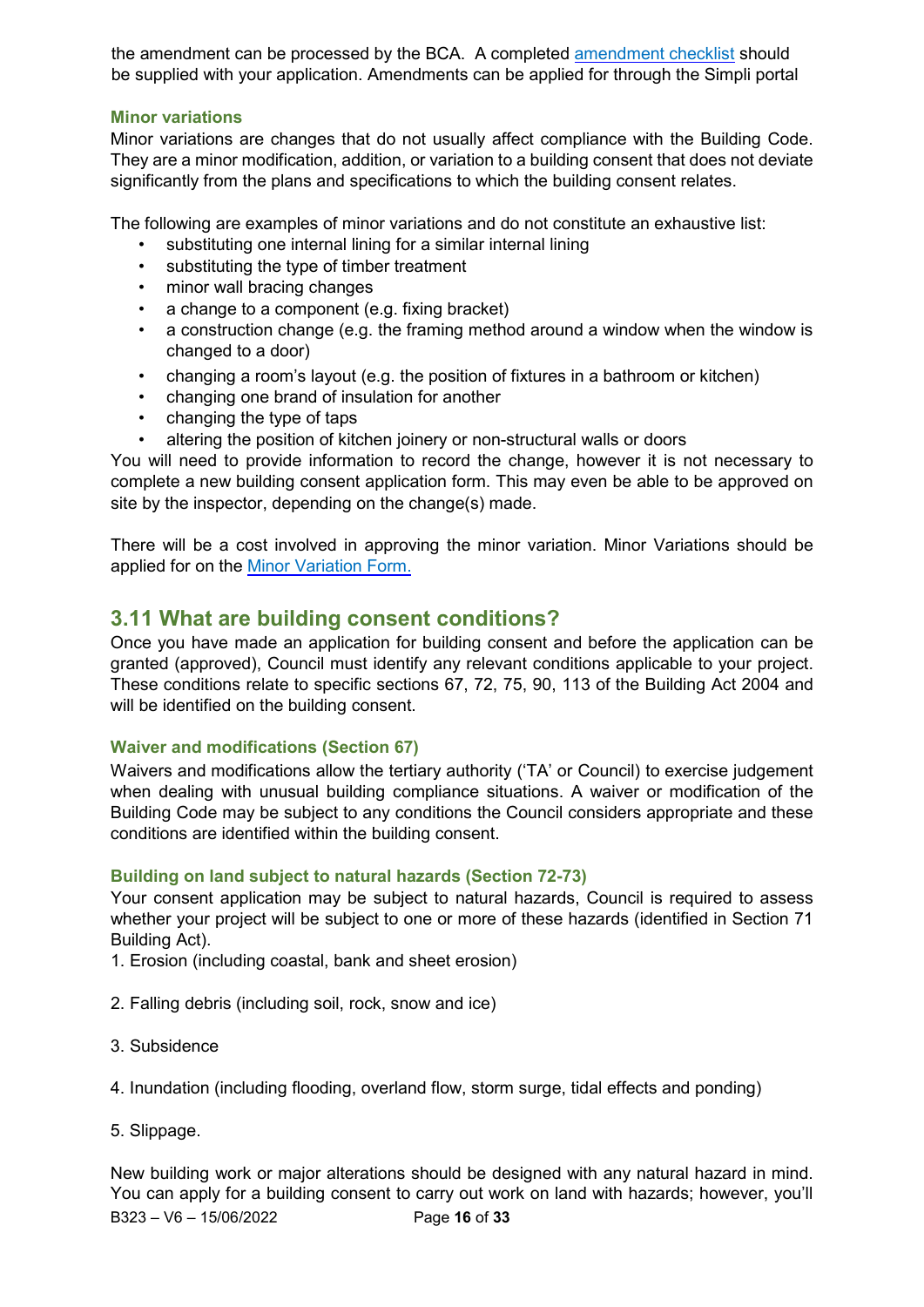need to demonstrate how you will protect the building, the land, and any other properties potentially affected by the work.

Section 72 of the Building Act 2004 requires Mackenzie District Council to consider building consents for new buildings or major alterations on land that is subject to a natural hazard and refuse to grant the building consent if the situation is made worse, or grant the building consent subject to Section 72 if the building work is subject to a natural hazard.

When a building consent is issued subject to section 72, the Council must notify the RegistrarGeneral of Land to arrange an endorsement on the Certificate of Title advising that the consent has been issued pursuant to section 72 of the Building Act 2004.

#### **Construction of building on 2 or more allotments (Section 75, 77)**

If your building project involves building work that comprises of (crosses the boundary) 2 or more allotments, the council is required to undertake certain obligations. The territorial authority (council) must issue a certificate (section 77 certificate) stating that, as a condition

of the building consent for the building work to which the application relates, 1 or more of those allotments specified by the territorial authority (the specified allotments) must not be transferred or leased except in conjunction with any specified other or others of those allotments. Therefore the building consent cannot be granted until the certificate has been issued or at least a copy of the certificate has been lodged with the Register-General of Land (LINZ). This condition will be noted within the building consent.

Inspections by building consent authorities (Section 90)

Every building consent is subject to the condition allowing agents (staff or contractors) that are authorised by council to carry out inspections during normal working hours for the purpose to inspect;

a) Land on which building work is being or is proposed to be carried out; and

b) Building work that has been or is being carried out on or off the building site; and c) Any

building.

In this section, inspection means the taking of all reasonable steps to ensure that building work is being carried out in accordance with a building consent.

#### **Buildings with specified intended lives (Section 113)**

When you make an application for a building consent, either a new build or and alteration to an existing building and you have stated that the intended life is to be less than 50 years, council may grant (approve) the consent which will be subject to:

- a) The condition that the building must be altered, removed, or demolished on or before the end of the specified intended life; and
- b) Any other conditions that the territorial authority (council) considers necessary.

These conditions will be noted within the building consent. These are conditions imposed on your building consent which are deemed necessary to ensure compliance.

#### **What are building consent advice notes?**

Building consents often have advice notes indicated as an attachment by the BCA to remind the building owner about specific aspects of construction to achieve compliance. For example

B323 – V6 – 15/06/2022 Page **17** of **33**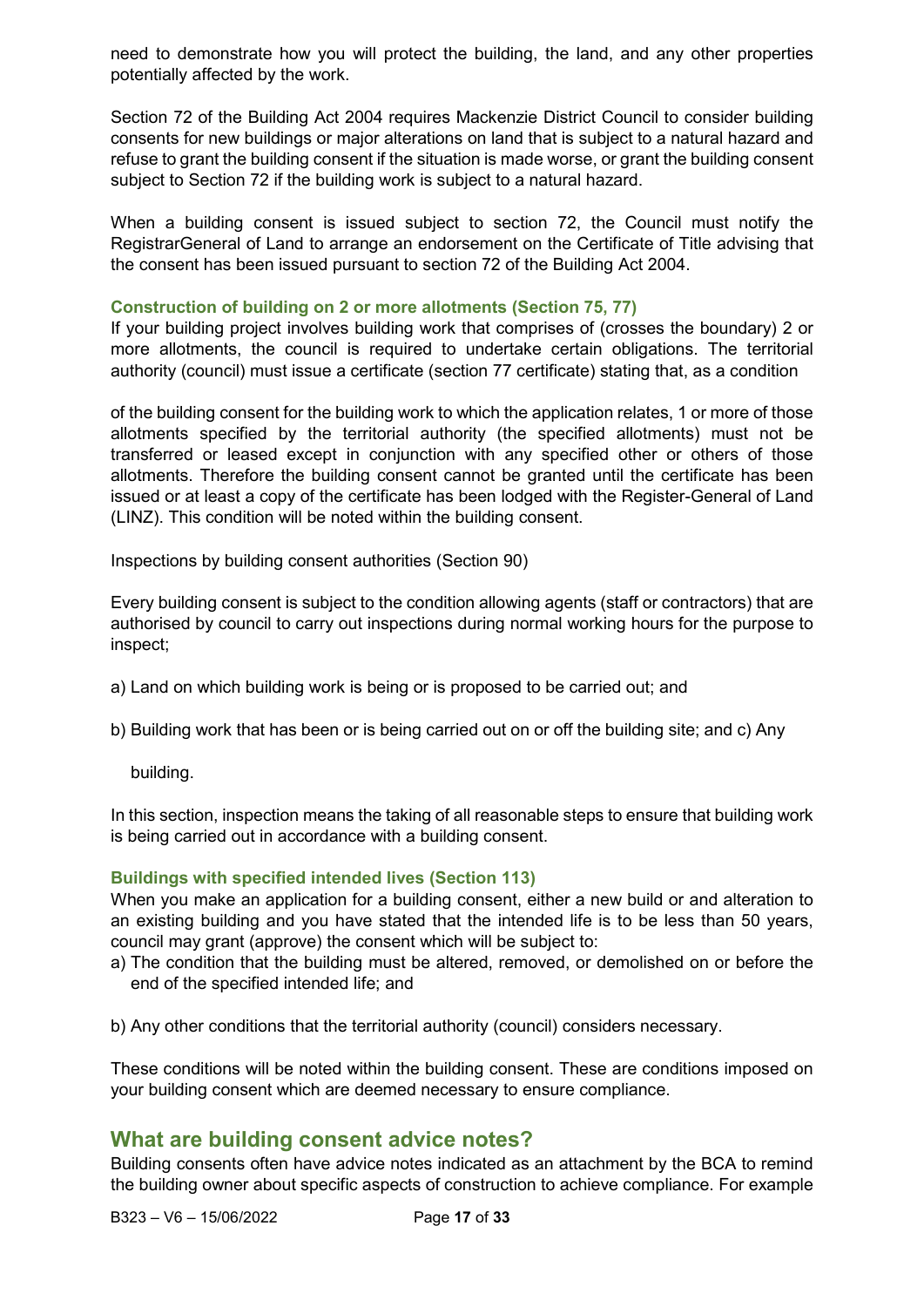a note may be added regarding specialist inspections that may be required. It is important that you read and understand all advice notes of the building consent before commencing work. If you do not understand any of the advice notes, please contact us to discuss.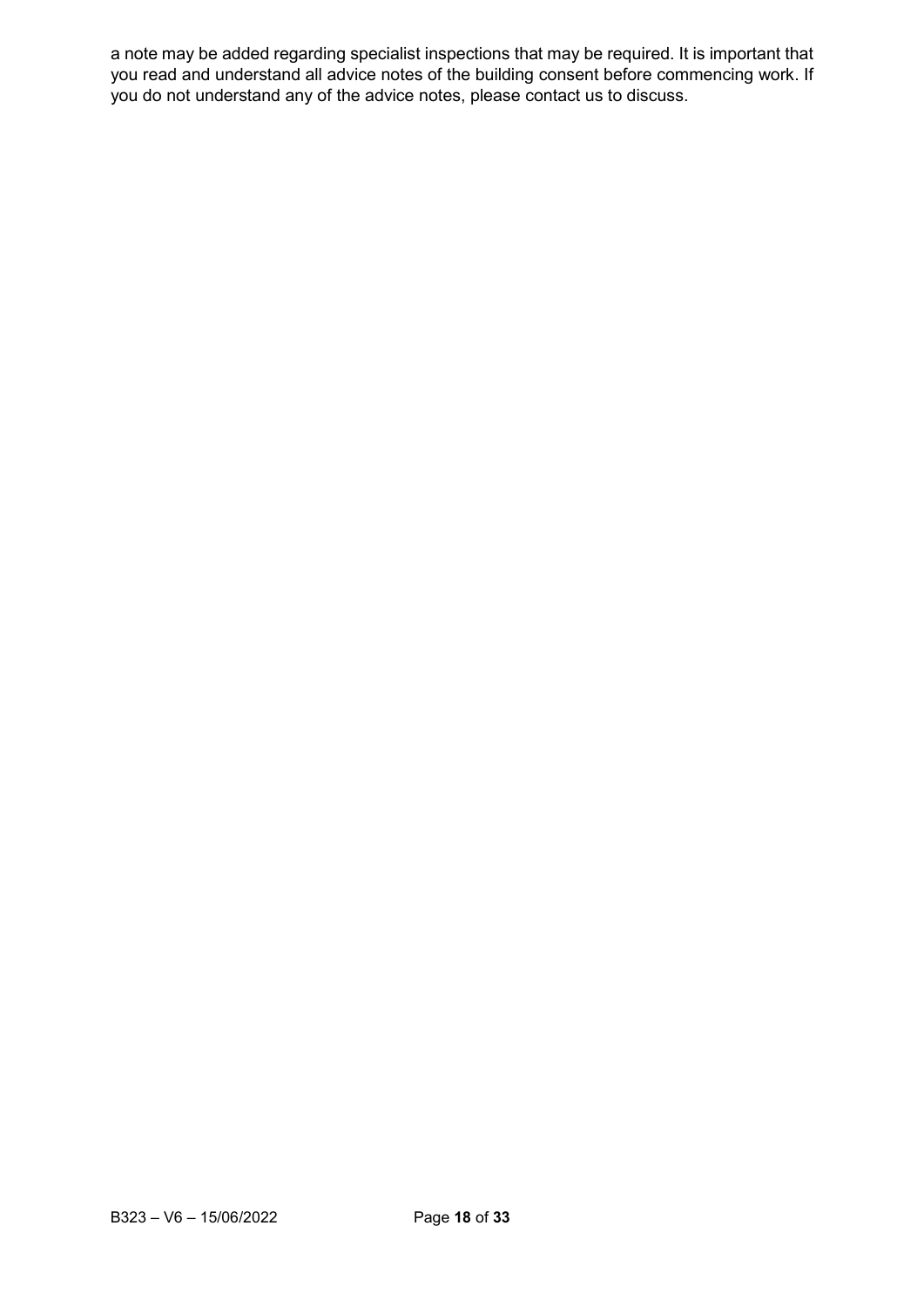# **THE INSPECTION PROCESS**

#### **When can work begin?**

Although work can begin when you have received your building consent, if resource consent is required, you may need to wait until that is also issued.

#### **What inspections do I need?**

In most cases a building officer from Council will need to visit the building at various stages during the work to ensure work complies with the consent. Typically the inspector will record the inspection by making notes and taking photos. Invercargill City Council offers remote inspection service, where an inspector will complete the inspection using WhatsApp or other video apps from a cell phone.

When your application is processed, the building officer will determine what inspections are necessary. Each inspection will be identified on your site check sheet attached to your building consent. Typical inspections may include but not limited to siting, foundations, concrete masonry, concrete floor slab, pre-cladding, cladding, pool fencing, wet area membranes (new inspection type) and fireplaces, pre-line building and plumbing, post-lining, drainage and a final.

In some cases commercial finals will require two inspectors to undertake the inspection and review specified systems.

Nonstandard inspection types will be noted on the inspection list for your building consent and will be recorded by the inspector within the system accordingly

Sometimes it is necessary for specialists to conduct inspections in addition to the inspections carried out by the Building Consent Authority (BCA). If a specialist inspection is necessary you will be advised within the building consent. Generally, these inspections are necessary to confirm ground stability or specific design by a registered engineer.

It is the owner's responsibility to ensure that the BCA is contacted at the appropriate times to undertake the required inspection. Please ensure that you or your agent are on site for the inspection and that you have the consented plans and documentation with you (including any amendments). The inspection will not be carried out if the approved documentation is not available. Building Inspectors are authorised to conduct inspections at all times during normal working hours. Safe access to all areas to be inspected must be provided to officers carrying out inspections. Our officers may refuse to carry out an inspection if health and safety risks aren't being adequately managed on site.

Please ensure you read inspection requirements and are familiar with them before commencing work. If in doubt, please ask.

Missed inspections may mean that a CCC cannot be issued.

#### **How do I book an inspection?**

Building inspections are booked through the administration team by phoning phone (03) 2111777 (please do not contact the building inspectors directly). Inspections are undertaken Monday - Friday 9.00am to 4.00pm (excluding public holidays). Fixed time inspections can be booked at 9.00am and 1.00pm, as available each day.

You must provide the following information when booking an inspection:

B323 – V6 – 15/06/2022 Page **19** of **33**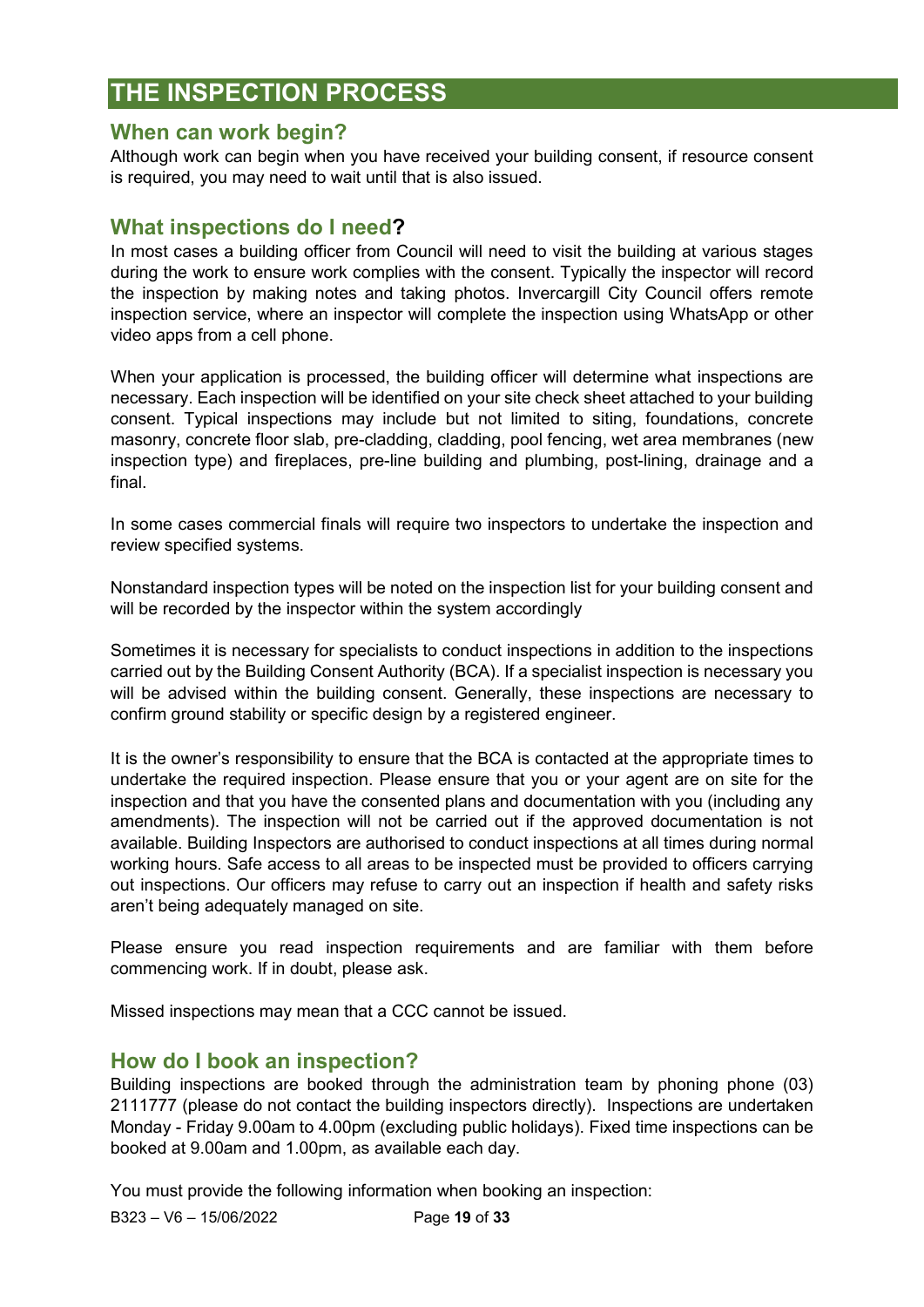- site address;
- building consent number;
- name and telephone number of contact person on site;
- email address of where the site inspection result will be sent to.
- date and time the inspection is required; and
- type of inspection, i.e. plumbing, drainage, foundation, pre-slab, pre-line, etc.
- If RBW please provide the names of any relevant LBP's including licence references.

**NB**: It is your (or your builder's) responsibility to notify Council a minimum of 24 hours before you require an inspection.

#### **How do I know if the inspection has been passed?**

At the conclusion of all inspections the outcome of the inspection is recorded on the site inspection report and emailed to the nominated person. It is a requirement that the owner or an agent is available on site for all inspections to ensure they are clear on the outcome.

You may be asked to stop work or continue with conditions (conditional continuation) if the inspector fails the inspection or work is non-compliant or unsafe.

NB: No plans and documentation on site - No inspection.

#### **What if the inspection is not approved?**

If the inspection fails, the work to be fixed will be recorded on the site inspection sheet. Another inspection will be required to inspect the remedial work. In some cases work may have to stop, in others some work may be allowed to continue, or an amendment may need to be applied for. If the work is not remedied to the satisfaction of the building officer, it is possible that a Notice to Fix (NTF) will be issued.

Please note that re-inspections may incur additional charges.

It's also important to understand that building control officers may refuse to complete the inspection if the site is seen to be unsafe.

#### **What is a Notice to Fix (NTF)?**

A Notice to Fix (NTF) is a formal notice issued by the Building Consent Authority advising that certain works have not been carried out in accordance with the building consent or the Building Code/Act. If an NTF is issued you must address the issues identified within the prescribed timeframe to prevent further action being taken. Typically an NTF will be issued for serious or ongoing breaches. If a notice to NTF is issued, documentation identifying and explaining the process will accompany it. We would however prefer to work with you to get compliance rather than go down this track.

#### **Do I need a final inspection?**

Yes, all building consents require a final inspection. The purpose of the final inspection is to ensure that all work is completed to the extent required by the Building Consent.

Although there is no imposed time frame on an owner to complete work, on the 2 year anniversary of the granting of your consent the BCA is required to decide if a CCC can be issued. If you cannot complete the work within this timeframe, it is essential that you contact us to discuss time frames.

B323 – V6 – 15/06/2022 Page **20** of **33** To make an application you must complete a CCC application form including filling in details of who did the work and when the work was completed and submit Record of Works for work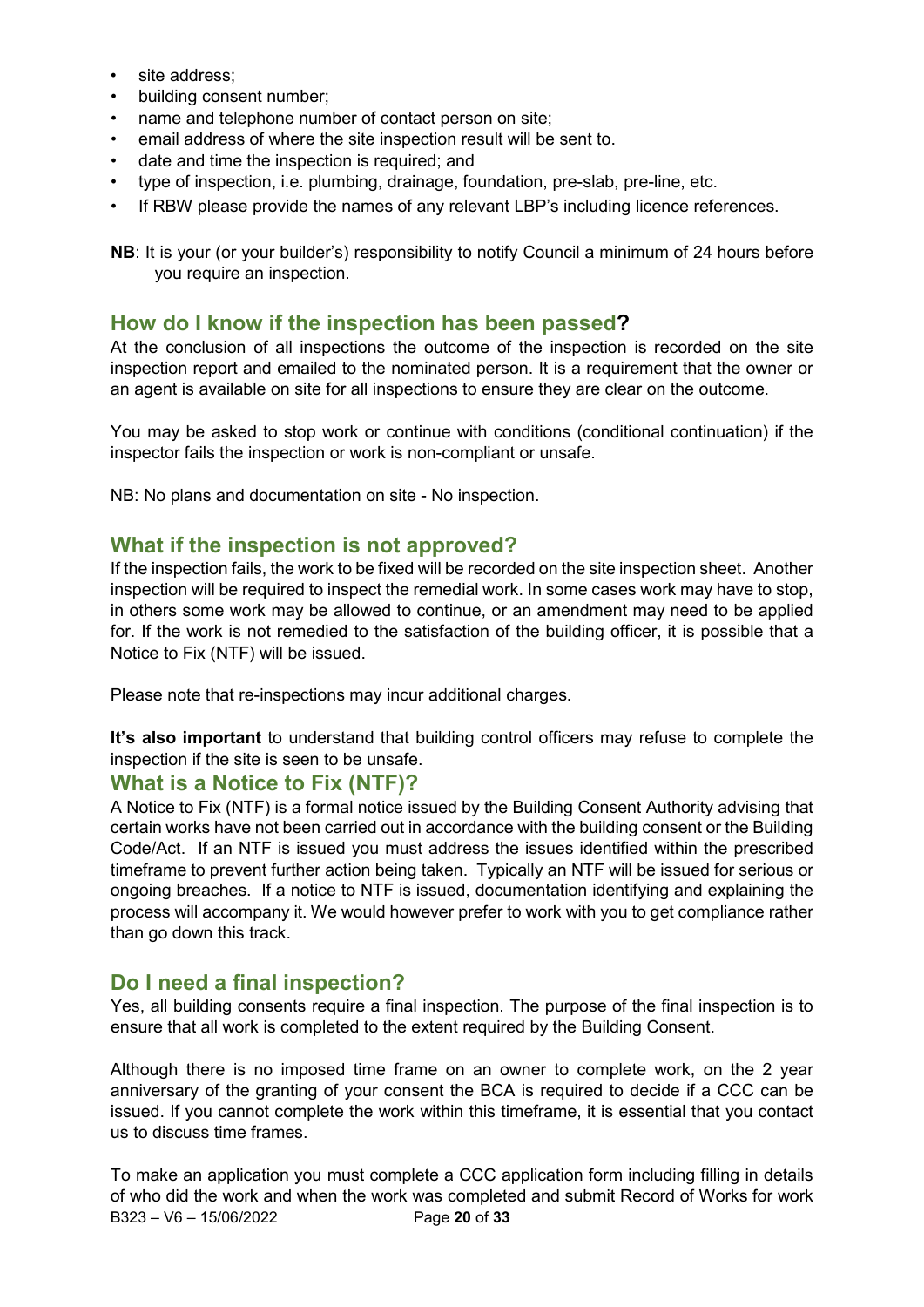completed by Licensed Building Practitioners and Energy Certificate (gas or electrical if applicable). Complete th[e](https://icc.govt.nz/wp-content/uploads/2014/10/Code-Compliance-Certificate-Form-6.doc) [form 6 CCC appln form](https://icc.govt.nz/wp-content/uploads/2014/10/Code-Compliance-Certificate-Form-6.doc) [on](https://icc.govt.nz/wp-content/uploads/2014/10/Code-Compliance-Certificate-Form-6.doc) the approved form once all the work described in their building consent is completed or complete Form 6 Application on the Simpli website - [https://simpli.govt.nz/.](https://simpli.govt.nz/) 

Once a complete application has been made the BCA has 20 working days to decide whether to issue a CCC. The BCA will complete an inspection (if a final inspection has not already occurred) and ensure all documentation has been received. The required documentation will be listed on the building consent. If all building work is in accordance with the Building Consent and Building Code and documentation supplied is acceptable a code compliance certificate (CCC) will be issued. If CCC cannot be issued the 20 working day clock is stopped and further information sought or the CCC will be refused.

The CCC can only be issued where the BCA is satisfied on reasonable grounds that the work complies with the consent and the Building Code.

## **Does a residential property require a Compliance Schedule?**

A Compliance Schedule is a document issued by the building consent authority for buildings which contain specified systems.

Generally Compliance Schedules apply to commercial buildings, but if a residence contains a cable car it will need to have a Compliance Schedule prepared. This will be done when the Code Compliance Certificate is issued. You can read more about Compliance Schedules in the 'Commercial Buildings and Premises for Business and Professional Purposes' section, page 18.

## **What is a Code Compliance Certificate?**

A Code Compliance Certificate (CCC) is the final certification confirming that the BCA is satisfied on reasonable grounds that all works undertaken complies with the building consent. You must apply for a CCC after all work has been completed. This is an important document and should be retained for future reference.

A CCC can be withheld until any outstanding fees for the likes of additional inspections etc.

Fees can be paid by internet banking or at the Council offices.

#### **Producer Statements – Construction Review**

In some case the BCA may accept a producer statement from a suitably qualified person verifying compliance with the Code or consent.

A producer statement (expert opinion) for design (PS 1) has, in the past, been accepted in the processing of a Building Consent which clearly identifies the intent of the design and construction details required for completion.

Some details of your building consent may be required to be peer reviewed by a Chartered Professional Engineer (CPEng). A Producer Statement (PS2 Design Review) will be required to be supplied from the CPEng.

Council can complete this process for you or you can elect to have the structural design reviewed by your own engineer. All costs are the responsibility of the owner.

If you choose to have the design peer reviewed using your own engineer please ensure that the engineer who completes the peer review (and provides the PS2) is a Chartered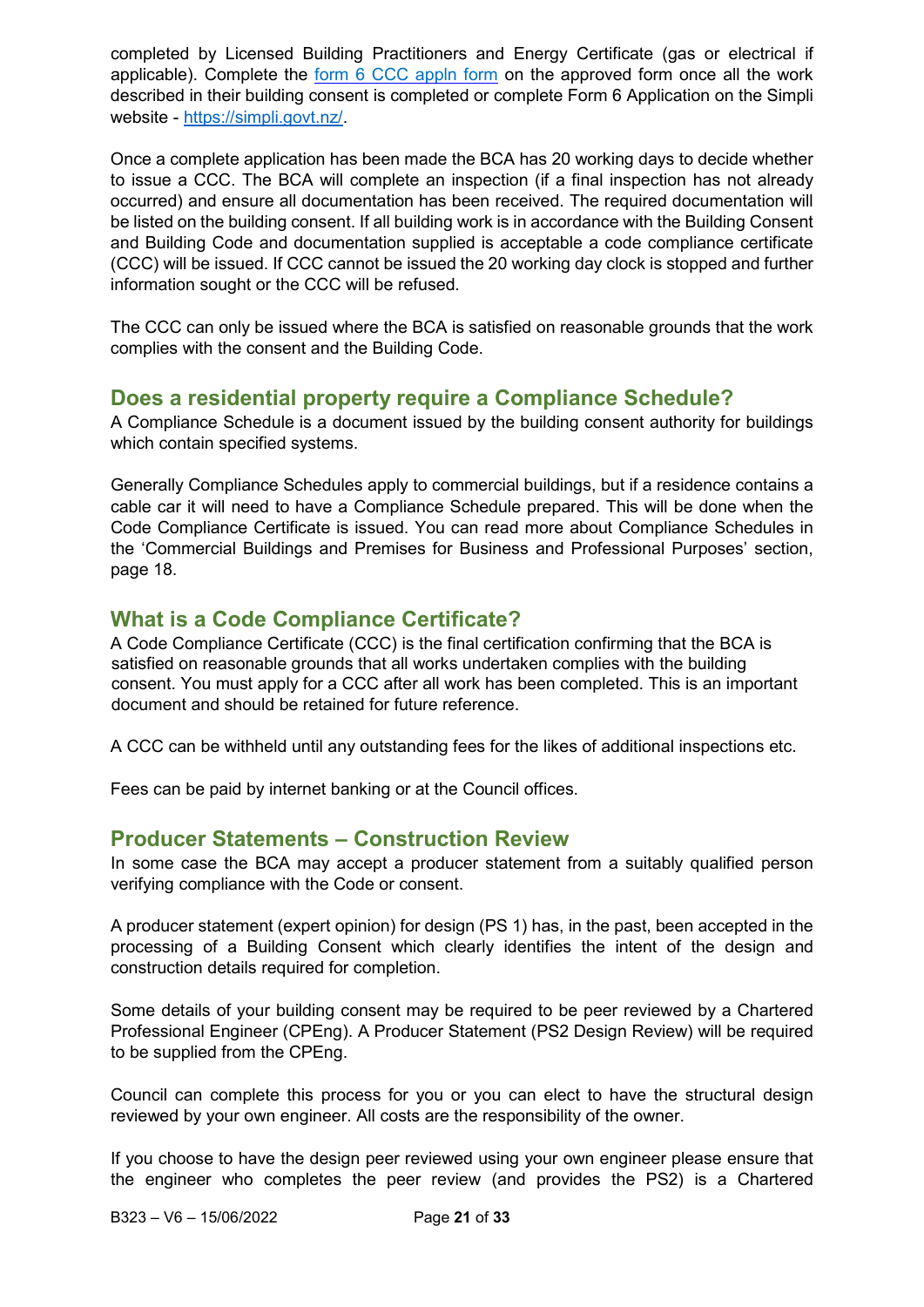Professional Engineer (CPEng) and has the correct competence to complete the review. Council will require evidence that the engineer is a CPEng and that their area of expertise is suitable to complete the review of your design.

These details can be found at www.ipenz.org.nz or by contacting the Institution of Professional Engineers (IPENZ) on 04 473 9444.

It is strongly recommended that you check with the building department to ensure the engineer you are using is considered to be competent to do so.

Identified also are additional inspections required by the suitably qualified independent design professional that are to be carried out along with and including BCA inspection requirements.

A Construction review PS4 (statement of expert opinion) will be required to be issued by the agreed suitably qualified independent design professional where requested prior to issuing a Code Compliance Certificate. It must state that the building was constructed as per the building consent documents and be accompanied by copies of all inspection reports and site notes for the project completed during construction of the building works.

#### **Site safety for inspectors**

You are responsible for the safety of visitors to the work site including those undertaking building inspections. You must provide safe access to parts of the construction necessary for inspection. Ladder access must be securely founded and tied. Scaffold access and roof edge protection is generally required. Inspectors will not inspect unsafe sites.

#### **What are Multi-Proof Approvals?**

Multiproof are issued by the National Multiple-Use Approval Service of the MBIE. A multiproof is a statement by the Ministry that a specific set of building plans and specifications complies with the New Zealand Building Code (NZBC).

A MultiProof is not, and does not replace, a building consent. The holder of a MultiProof must obtain a building consent each time they wish to construct the design to which the MultiProof relates. The BCA will only need to assess the Building Code compliance of sitespecific features that are excluded from the MultiProof, the BCA has 10 Days to issue a MultiProof consent. The request for further information process is the same as if it was not a multi-proof application.

The BCA has 10 working days to issue a Multi-Proof consent.

# **COMMERCIAL BUILDINGS AND PREMISES FOR BUSINESS AND PROFESSIONAL PURPOSES**

#### **Section 363 Public Premises**

It is the owner's decision as to when a building can be occupied however, if your building is open to the public, whether free of charge or by payment of a charge, the building cannot be used or occupied until a Code Compliance Certificate (CCC) is issued.

In certain circumstances it may be possible to apply for a Certificate for Public Use (CPU), which will allow a building or part of a building to be used before the Code Compliance Certificate is issued. Each application will be considered on a case-by-case basis.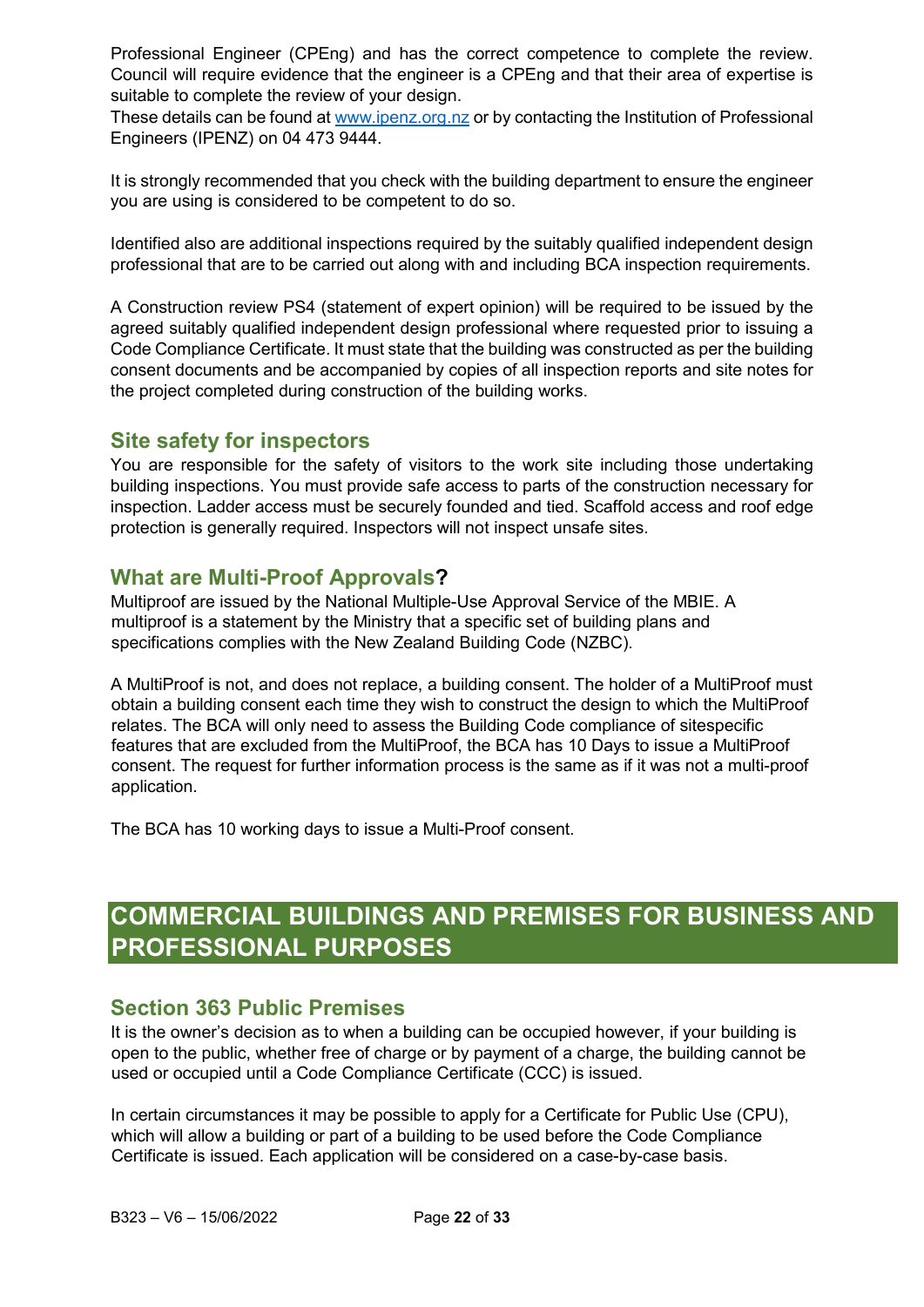## **What buildings are considered public access?**

If the public uses all or part of your building, and you want them to access it before your building work has been signed off as complete, you can apply to your council for a certificate for public use. Your application will need to show that all or part of the building (whatever you are applying for) can be used safely by members of the public.

Premises intended for public uses are likely to include, but are not limited to:

- $\triangleright$  shopping malls
- $\triangleright$  cinemas
- $\triangleright$  marae
- $\triangleright$  schools and childcare centres
- $\triangleright$  hospitals and rest homes
- $\triangleright$  camping grounds
- $\triangleright$  visitor accommodation
- $\triangleright$  garages and workshops
- $\triangleright$  funeral homes
- $\triangleright$  clubrooms and recreation centres with public access
- $\triangleright$  restaurants and bars  $\triangleright$  offices and retail complexes
- $\triangleright$  public fovers in office and apartment buildings
- $\triangleright$  public structures

People who control premises should check their building records to ensure all building work affecting the premises has received a building consent and code compliance certificate.

The extent of the premises considered 'affected' will depend on the project. 'Affected by building work' can mean work occurring on the premises or work being done elsewhere in the building if it poses a threat to public safety on the premises.

For example, if you were adding an outside extension or smoking area to a public bar the business could remain open, but in a limited capacity whilst building work is underway. The public must be able to enter without passing by or through the building work. The site and any tools or materials must not be accessible to the public. The public must not be able to access any part of the premises where the structural integrity is compromised by the work, or where the public's safety is compromised.

You can only apply for a certificate for public use if a building consent has been granted but the code compliance certificate has not been issued. You will still need to apply for a code compliance certificate once the building work has been completed.

You need to apply to your council, on the appropriate form 15 or on your local council form. They may need to inspect the building.

#### **What is a Compliance Schedule?**

A Compliance Schedule is a document issued by the building consent authority for buildings which contain specified systems. Specified systems as per schedule 1 of the Building (Specified Systems, Change the Use, and Earthquake-prone Buildings) Regulations 2005 include:

- 1. Automatic systems for fire suppression
- 2. Automatic or manual emergency warning systems for fire or other dangers
- 3. Electromagnetic or automatic doors or windows
- 4. Emergency lighting systems
- 5. Escape route pressurisation systems.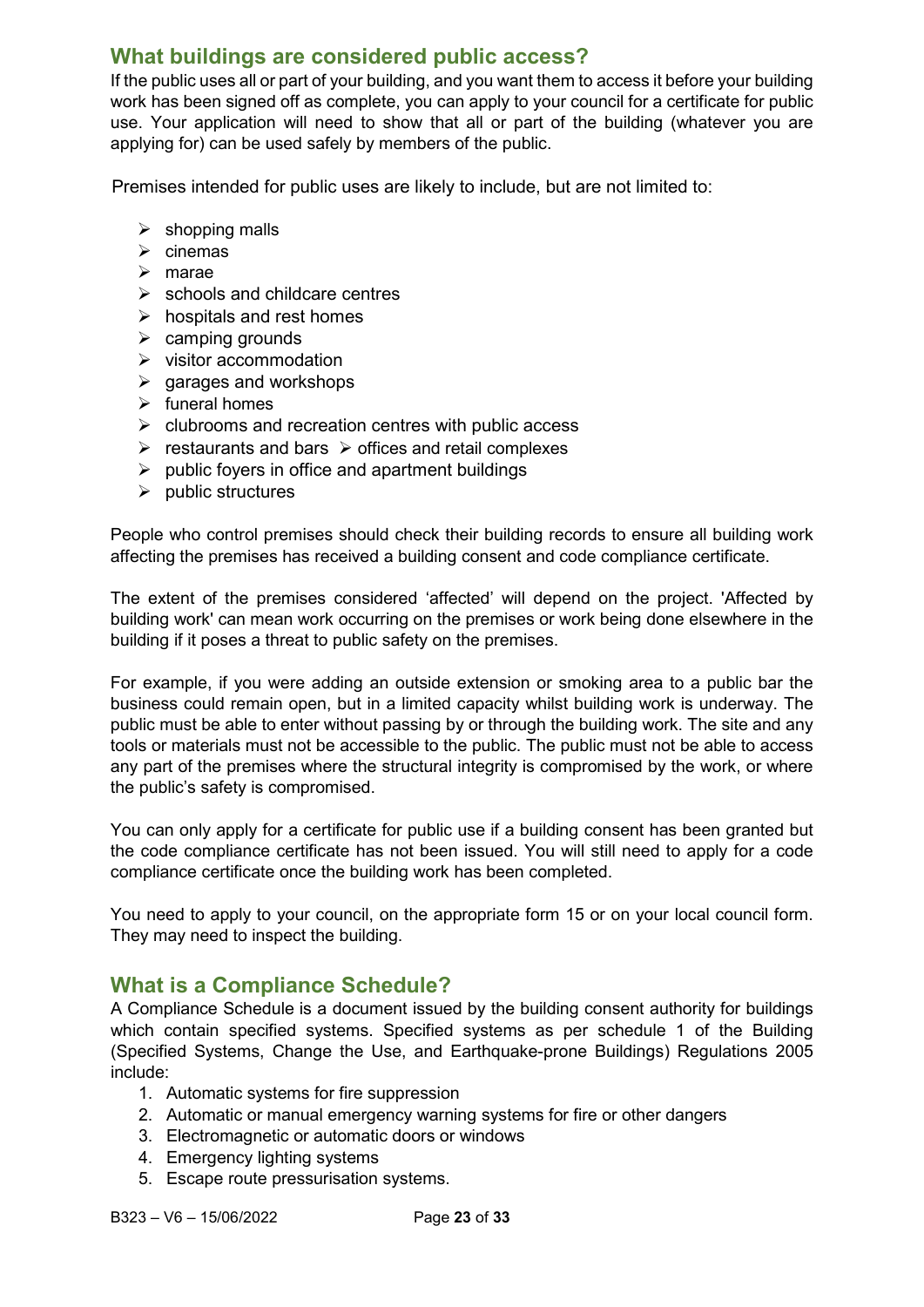- 6. Riser mains for use by fire services
- 7. Automatic back-flow preventers connected to a potable water supply.
- 8. Lifts, escalators, travelators, or other systems for moving people or goods within buildings.
- 9. Mechanical ventilation or air conditioning systems
- 10. Building Maintenance units providing access to exterior and interior walls of buildings
- 11. Laboratory fume cupboards
- 12. Audio loops or other assistive listening systems
- 13. Smoke control systems
- 14. Emergency power systems for, or signs relating to, a system or feature specified in any of the clauses 1 to 13.
- 15. Any or all of the following systems and features, so long as they form part of a building's means of escape from fire, and so long as those means also contain any or all of the systems or features specified in clauses 1 to 6, 9 and 13
	- a. Systems for communicating spoken information intended to facilitate evacuation; and
	- b. Final exits (as defined by clause A2 of the building code); and
	- c. Fire separations (as so defined); and
	- d. Signs for communicating information intended to facilitate evacuation; and
	- e. Smoke separations (as so defined).

A compliance schedule must be kept on site and made available to building officers, Independent Qualified Persons (IQP's) and authorised agents.

The compliance schedule needs to list the building's specified system design features and the inspection, maintenance and reporting procedures needed to keep them in good order along with the performance standards that must be met for the life of the building.

Applications for a building consent need to contain compliance schedule information for;

- a new building with any specified systems
- building work in an existing building that includes modifying or adding to the specified systems – this requires an amendment to an existing compliance schedule.

A compliance schedule is required for a building that;

- is not wholly a single household unit (for example, includes commercial and industrial buildings but not stand-alone houses) and contains one or more specified systems (including cable cars)
- is wholly a single household unit and has a cable car attached to it or servicing it.

Building consent applications are assessed to determine whether specified systems are being added, altered or removed as part of the project. When the building consent is issued, a list of the specified systems being added or altered and their performance standards is attached. Compliance schedules as a result of building work are issued with the code compliance certificate.

A compliance schedule must be kept on-site unless at another place by mutual agreement with Council. It must be made available to Council officers, independent qualified persons and authorised agents at all times.

Further information can be found on the MBIE website at:

[https://www.building.govt.nz/projects-and-consents/sign-off-and-](https://www.building.govt.nz/projects-and-consents/sign-off-and-maintenance/completing-your-project/compliance-schedules/#jumpto-compliance-schedule-content)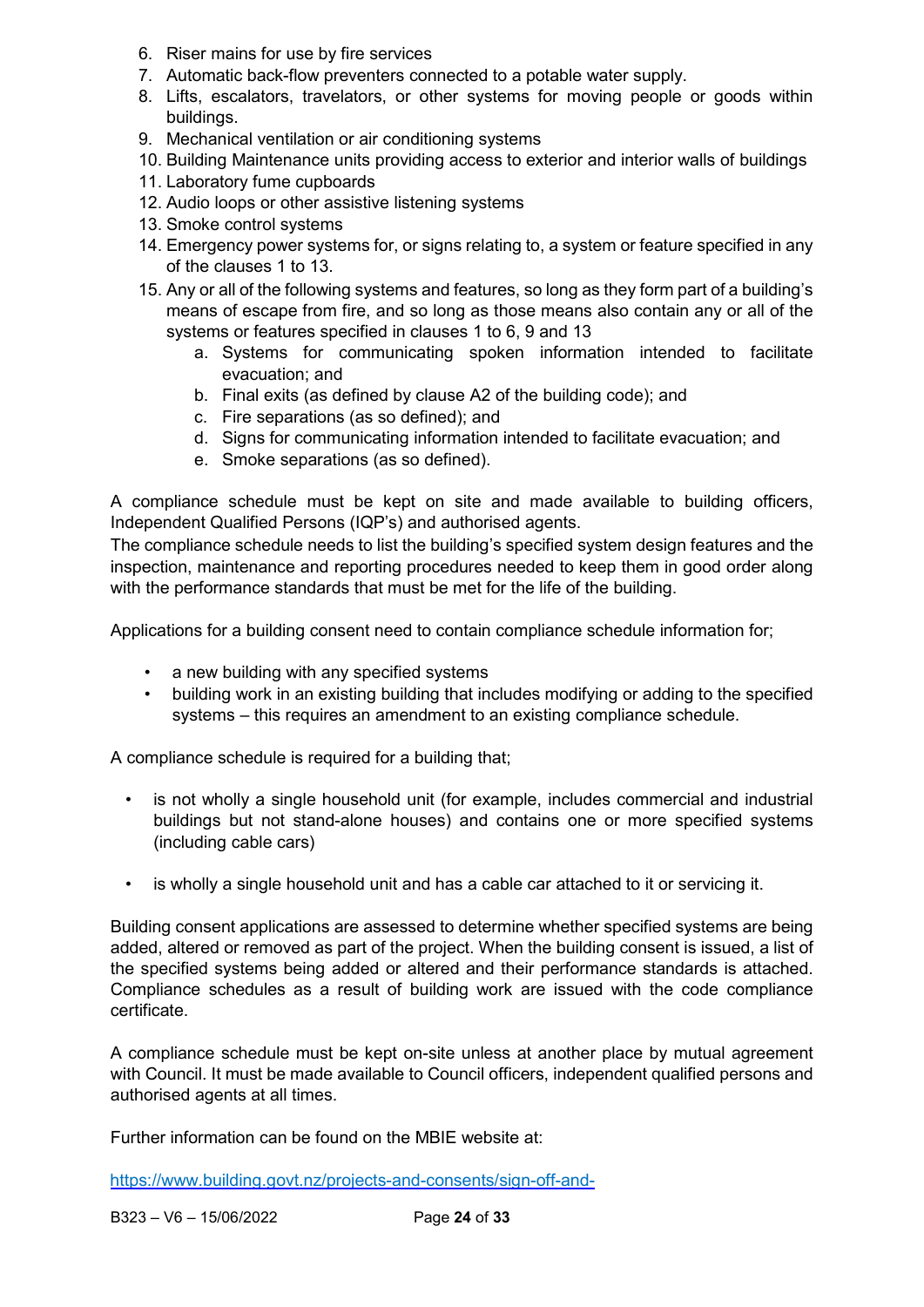#### **What is a Compliance Schedule Statement?**

A Compliance Schedule Statement is issued by the Territorial Authority (TA) and states the specified systems contained in the building and notes where the Compliance Schedule is kept.

A Compliance Schedule Statement is issued on Form 10 of the Building (Forms) Regulations 2004 by the Territorial Authority.

It is required to be publicly displayed for the12 months after the first Compliance Schedule is issued.

Note – It is not a statement about the performance of the specified systems listed.

#### **How do I obtain a Compliance Schedule?**

A compliance schedule must be applied for at the same time a building consent application is made and will be issued with a Code Compliance Certificate (CCC) by the Building Consent Authority (BCA) for:

• new buildings (if the building has one or more specified systems); or • an alteration to a building where the work requires a building consent.

If you are planning to obtain a CPU on a new building you will need to provide details of the inspection and maintenance descriptions for the specified systems so these can be added as a condition to the CPU. The Compliance Schedule will be issued when the CCC is issued.

When applying for a CCC for a building that contains specified systems you should attach to the [application](https://icc.govt.nz/wp-content/uploads/2014/10/SBCG27-Compliance-Schedule-Specified-Systems-Form-and-Systems-Guidance-Form.pdf) [re](https://icc.govt.nz/wp-content/uploads/2014/10/SBCG27-Compliance-Schedule-Specified-Systems-Form-and-Systems-Guidance-Form.pdf)levant certification for the specified systems as well as details of the specified systems and plans showing specified system locations and or layout.

## **What information do I need to apply for a Compliance Schedule?**

Your architect/designer should provide you with information relating to the performance standards for each specified system contained within the building at the time the application for building consent is made. The performance standards will identify the inspection, maintenance and reporting procedures required for each system.

The Building Act 2004, section 45(1) (g) specifies that an application for building consent must be accompanied by either one of the following:

- $\triangleright$  if a compliance schedule is required as a result of building work a list of all specified systems for the building; or
- $\triangleright$  if an amendment to an existing compliance schedule is required as a result of the building work, a list of all specified systems that are being altered added or removed in the course of the building work.

#### **Plans and specifications as defined under section 7 of the Building Act 2004.**

Plans and specifications mean the drawings, specifications, and other documents according to which a building is proposed to be constructed, altered, demolished or removed; and includes the: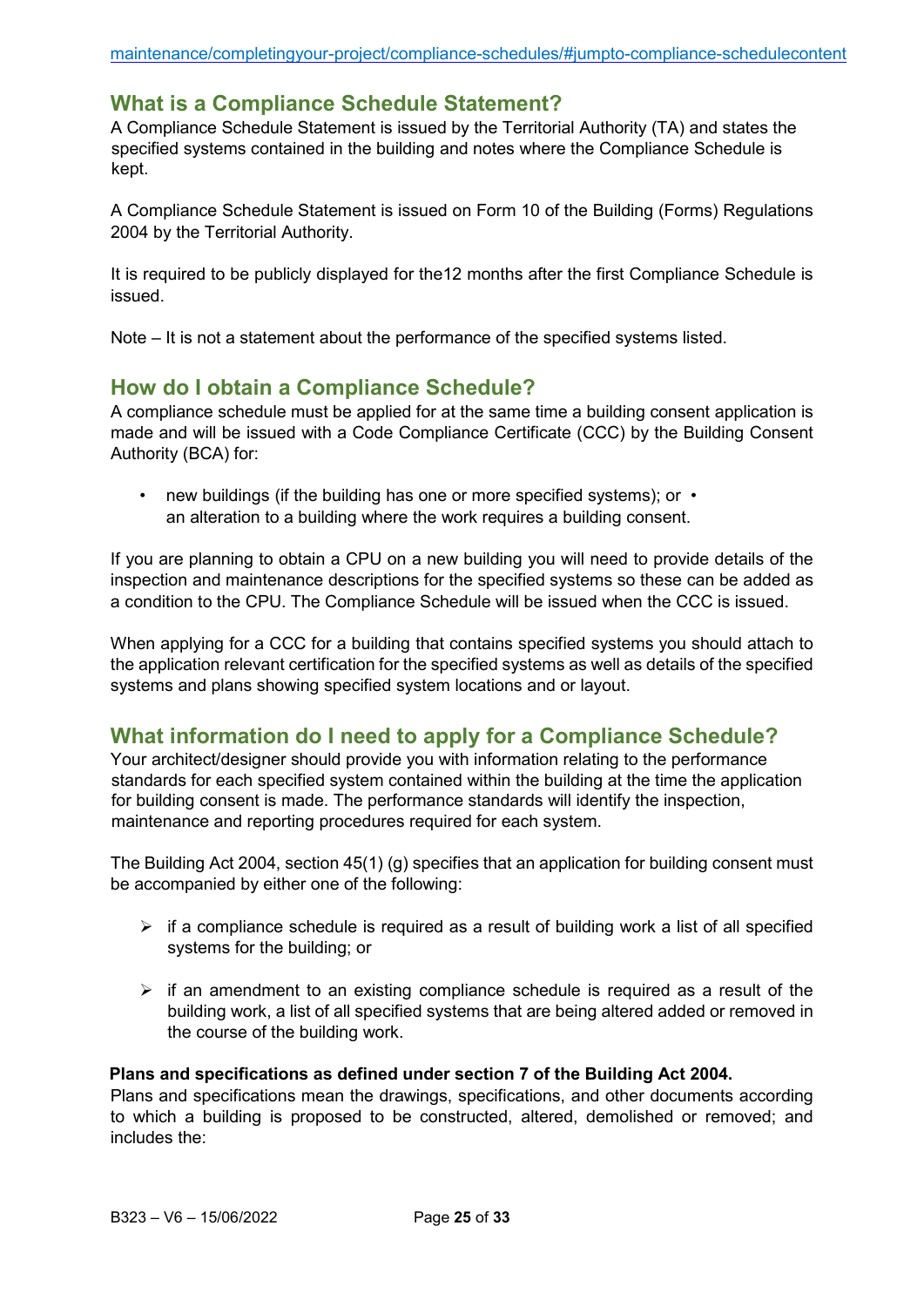- $\triangleright$  specified systems that the applicant for building consent considers will be required to be included in the compliance schedule under section 100, and;
- $\triangleright$  the proposed procedures for inspection, maintenance and reporting procedures for the purposes of the compliance schedule for those specified systems.

#### **To comply with section 45 of the Building Act the building consent application must include a completed:**

- $\triangleright$  specified system list for building consent applications (DCC SBCG 27), and;
- $\triangleright$  specified system form for building consent applications for every specified system in the building that is being added, altered or removed in the course of the building work. Incomplete forms and applications will not be accepted for processing

#### **How do I amend a compliance schedule?**

Amendments are required where specified systems are installed or removed. Where systems are altered we will assess the extent of the changes to the installation, inspection and maintenance performances. Generally, if the performance standards remain unchanged an amendment will not be required.

For example; where the only building work related to a specified system is the relocation of a couple of sprinkler heads and the performance standard of the system remains the same, the code of compliance certificate can be issued without an amended compliance schedule.

## **Can I be prosecuted for not obtaining a Compliance Schedule or if my Building Warrant of Fitness has expired?**

Yes, depending on the alleged offence, the fine ranges from \$20,000 to a maximum of \$200,000.

## **What is a Building Warrant of Fitness (BWoF)?**

A Building Warrant of Fitness (BWoF), (Form 12), is a statement issued annually on the anniversary of the issue of the Compliance Schedule by the building owner to Council stating that the requirements of the compliance schedule have been fully met.

The Building Warrant of Fitness (BWoF) must have attached to it all certificates of compliance issued by the Independent Qualified Person (IQP). These documents must be issued in the prescribed form (Form 12A) and certify that the inspection, maintenance and reporting procedures stated in the compliance

The [ICC website](https://icc.govt.nz/building/warrant-of-fitness/) [ha](https://icc.govt.nz/building/warrant-of-fitness/)s additional information about Building Warrants of Fitness.

#### **As an Owner what am I responsible for?**

Section 101 of the Building Act provides that the Owner of the building for which a Compliance Schedule is required under section 100 must obtain a Compliance Schedule.

Failing to do is an offence carrying a fine up to \$20,000, and further \$2000 for every day that the offence is continued. Owners are responsible for knowing what Specified Systems are installed in their buildings and that these are listed correctly on their Compliance schedule.

#### **Owners are responsible to ensure:**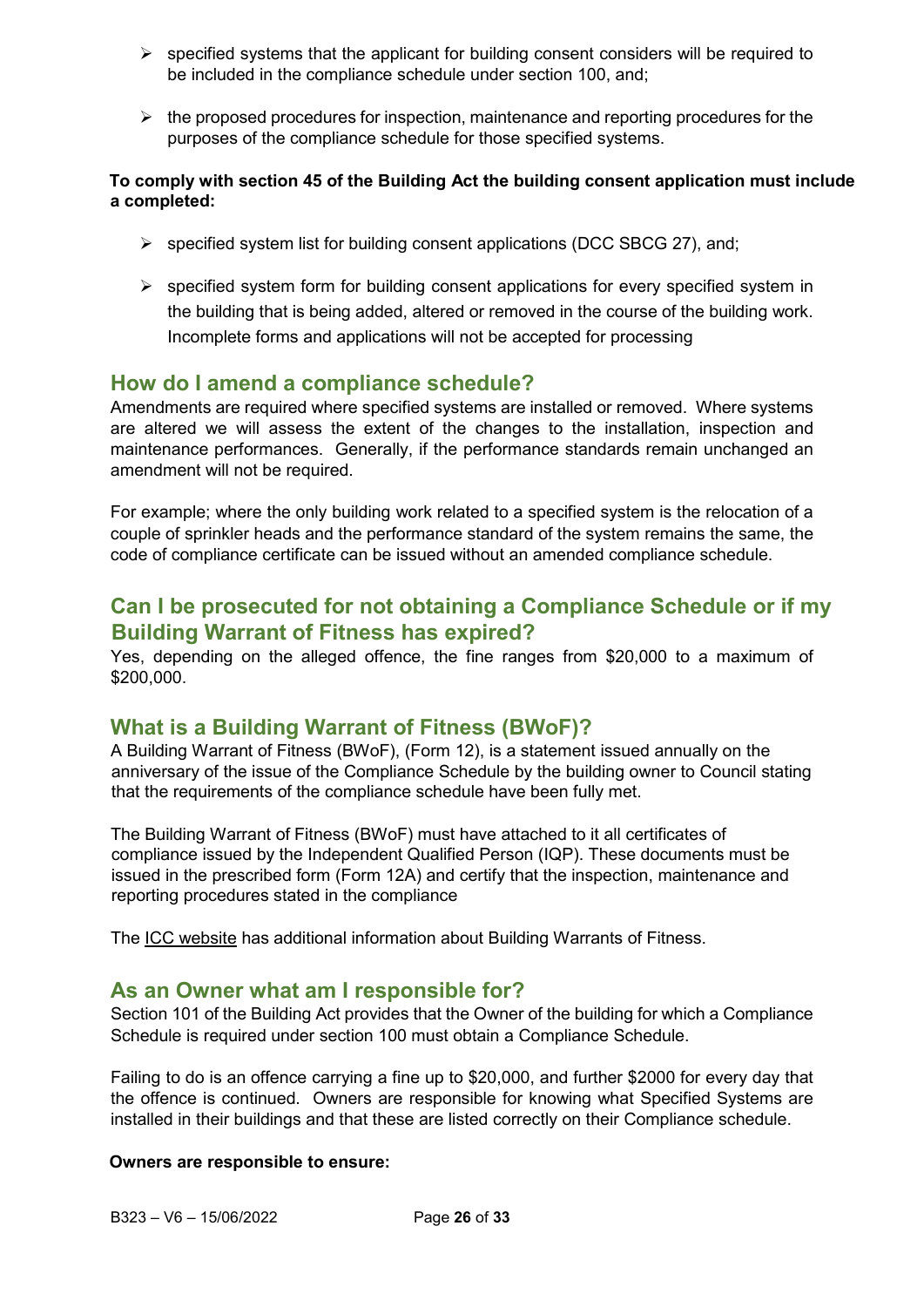- $\triangleright$  Each of the Specified Systems are performing and will continue to perform to the performance standard.
- $\triangleright$  Provide Council with an annual BWOF on the anniversary of the BWOF renewal date on the Compliance Schedule, accompanied with a Form 12A from an IQP, for each Specified System and any recommendations of amendment to the Compliance **Schedule**
- $\triangleright$  Compliance Schedule should be kept at the place stated on the schedule.
- $\triangleright$  The Compliance Schedule is available for inspection by any person or organisation with the right to inspect the building under the Act.
- $\triangleright$  For the first 12 months after the Compliance Schedule is issued that the compliance statement is displayed in a public place within the building and after 12 months that the BWOF is displayed.
- $\triangleright$  To obtain annual written reports relating to the inspection, maintenance and reporting procedures of the Compliance Schedule.
- $\triangleright$  Annual reports, together with the Compliance Schedule are to be kept for a period of 2 years and produce these reports when required.

#### Recommendation **to owners**

- $\triangleright$  Engage with an IQP from the Day that the Compliance Schedule is issued.
- $\triangleright$  Advise Council if the IQP will be your agent and if they are to receive all communication with the owner.
- $\triangleright$  Letters in lieu will not be accepted for SS1 /SS2 and all other systems will be agreed on by council on a case by case.

Email documents or contact us for further information at: **building.compliance@icc.govt.nz**

## **What documents should I keep regarding the Building Warrant of Fitness (BWoF)?**

You are legally required to obtain written reports relating to the inspection, maintenance and reporting procedures of the compliance schedule which must be signed by the independent, qualified persons, who has carried out any of the listed procedures, (inspection, maintenance or reporting).

You are required to keep all reports together with the Compliance Schedule (CS) for a period of two years and produce those reports for inspection when required.

## **What is an Independent Qualified Person (IQP)?**

An IQP is a person who is qualified to carry out any performance inspection, maintenance, reporting or recommendation on a specified system. All IQP's are required to be registered with Council.

The IQP is responsible for:

 $\triangleright$  inspecting specified systems to make sure they meet the standard listed in the compliance schedule;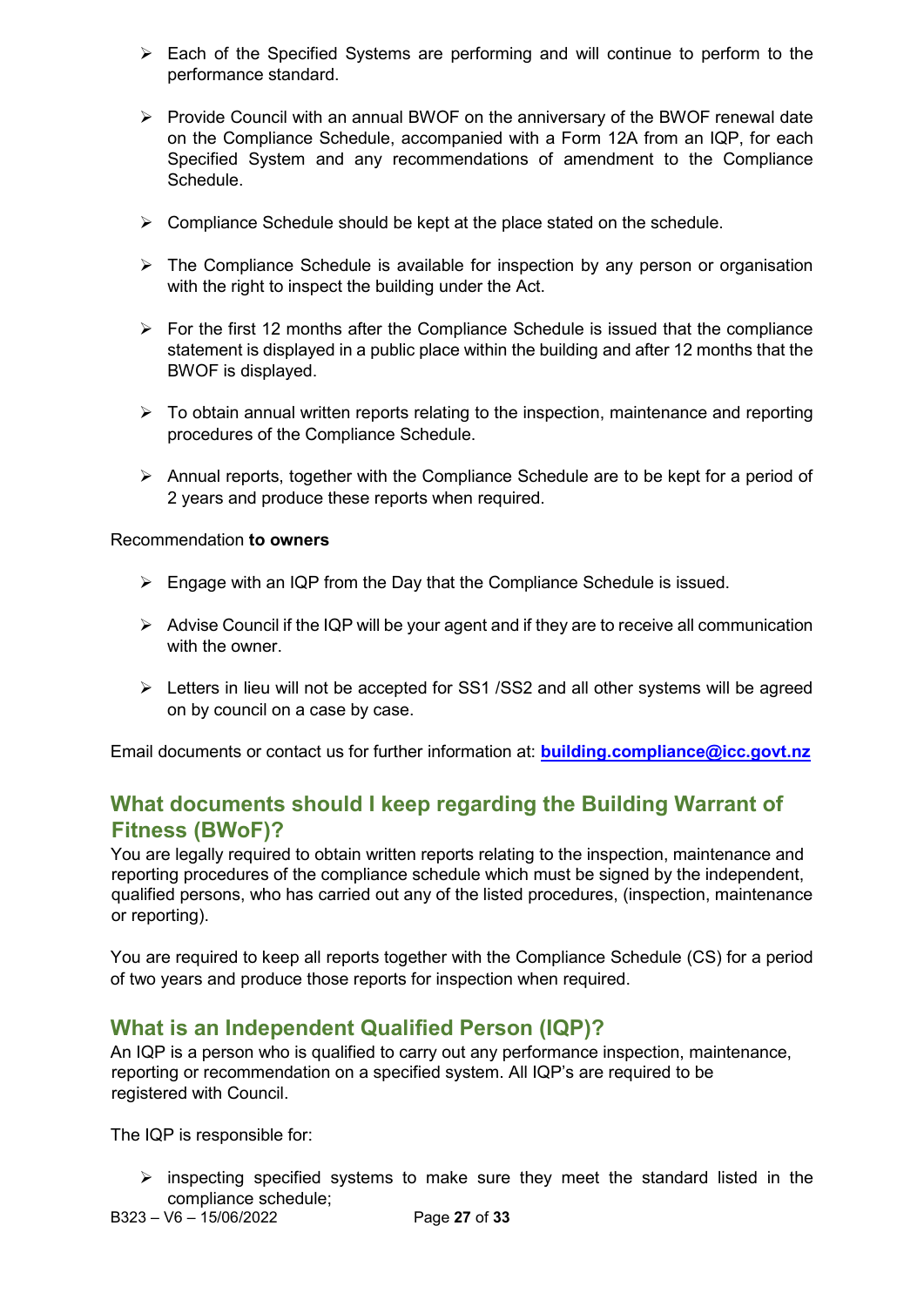- issuing a Form 12A and annual report for each specified system they are testing and maintaining;
- $\triangleright$  liaising with the building owner regarding the need to maintain or replace specified systems.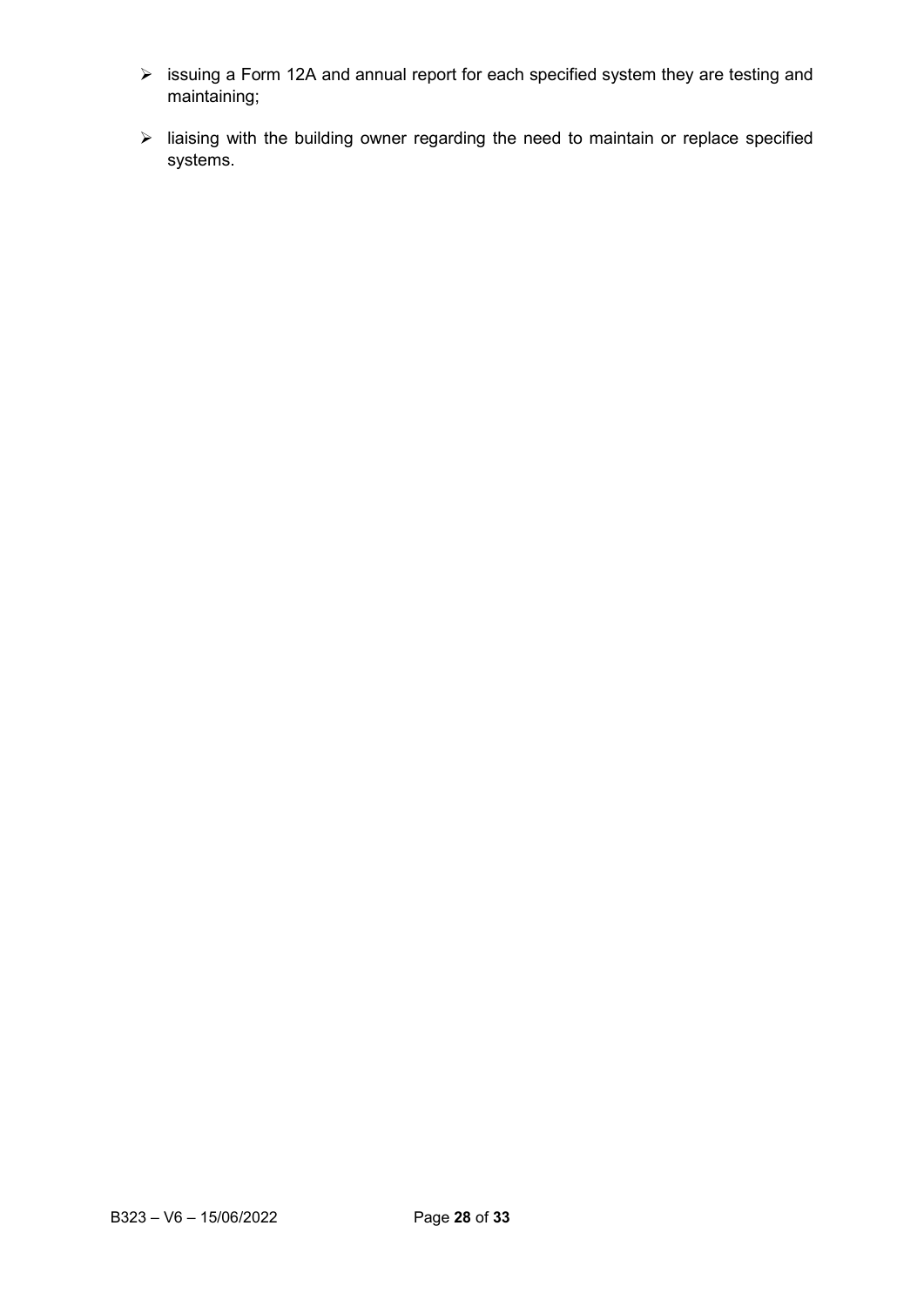## **COMPLAINTS**

## **What happens if I am unhappy about any decision the building consent authority has made?**

You have the right to appeal any decision in relation to building work the Building Consent Authority (BCA) has made, or to lodge a complaint about any building control function the Building Consent Authority (BCA) undertakes. A customer has a right to complain and have their complaint managed.

## **What is a building control function?**

A complaint in relation to building control is defined as a complaint about:

| meeting statutory time frames;<br>lodgement or vetting of building | issuing of code compliance<br>certificates;                      |
|--------------------------------------------------------------------|------------------------------------------------------------------|
| consent application;                                               | issuing of compliance schedules                                  |
| processing of building consent<br>applications                     | failure to provide appropriate<br>information or advice fees and |
| inspection of work under<br>construction;                          | charges; and<br>failure to meet legislative or building          |
| issuing of a notice to fix                                         | Code requirements                                                |

#### **How do I make a complaint?**

You can make a complaint in person; however it must be accompanied by a written statement. Complaints not made in writing or made anonymously will not be acted upon. The process for a complaint can be found [complaints process](https://icc.govt.nz/building/building-complaints/)

Complaints should be addressed to:

Planning and Building Services Manager Invercargill City Council 101 Esk Street **Invercargill** 

#### **What information is required?**

- date incident occurred;
- nature of complaint (guidance information, vetting, lodgement, inspection, notice to fix, code compliance certificate or compliance schedule);  $\Box \cdot$  copies of any supporting information (if applicable); and • relationship (customer, regulator, or stakeholder).

#### **How long does it take?**

Acknowledgement of the receipt of your complaint shall be issued within 2 working days of the complaint lodgement date. At this time you may be asked whether you wish to be heard in relation to the complaint or to provide further information.

All complaints shall be fully processed within 20 working days of receipt of the complaint, unless a request for further information is made.

#### **Do I have a right of appeal?**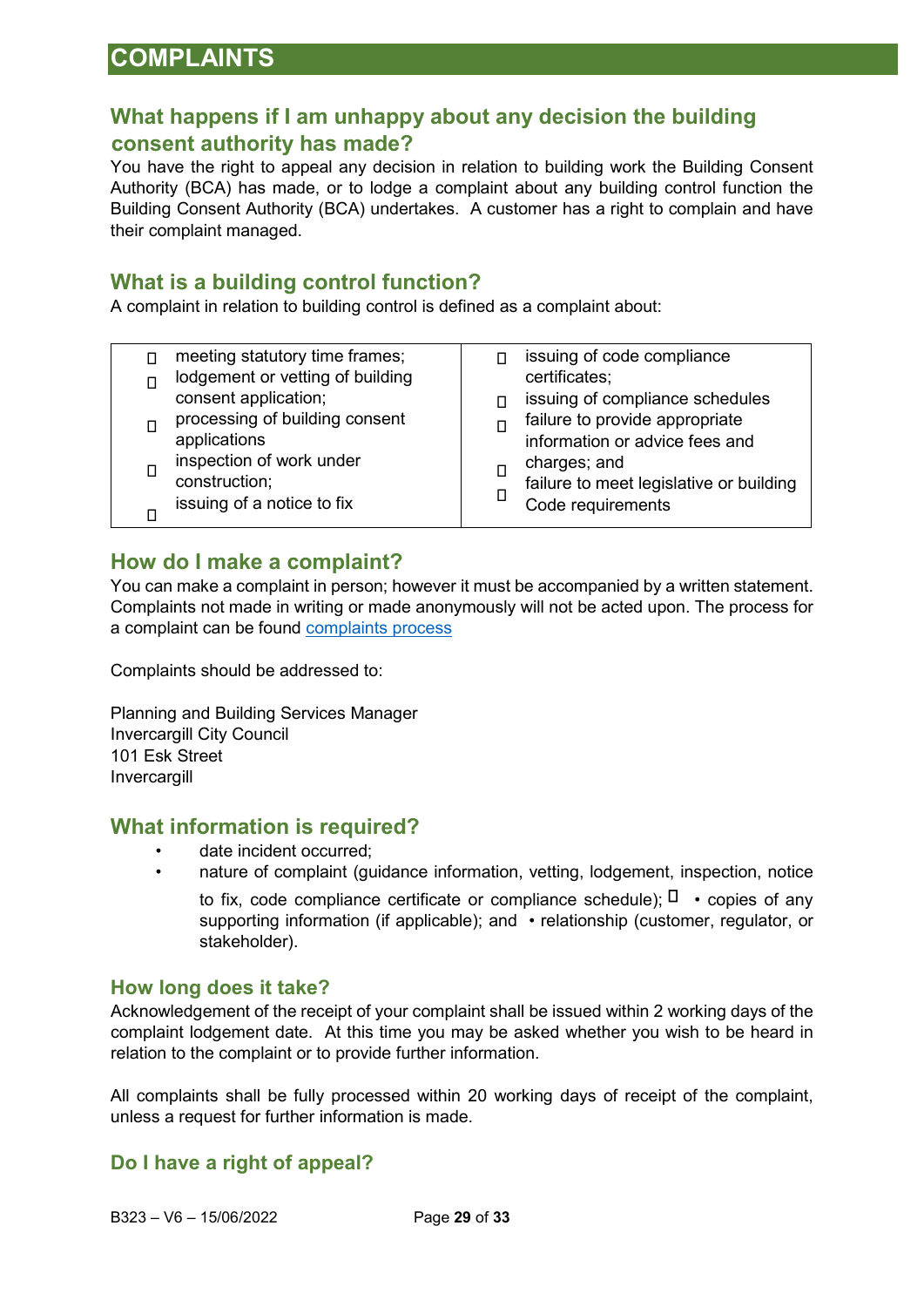Yes, if you do not agree with the outcome you may request a review of the decision. All appeals must be made in writing, setting out the reasons why you disagree with the decision.

All appeals should be addressed to:

Chief Executive Officer Invercargill City Council 101 Esk Street Invercargill

All appeals will be responded to within 10 working days.

#### **What else can I do?**

If you are still unhappy or choose to use an alternative route to settle a matter of doubt or dispute *in relation to any council decision to do with building work,* you may apply to the Ministry of Business, Innovation and Employment (MBIE) for a **Determination.** 

A building owner might want **a determination** when;

- a council refuses to issue a building consent for a proposed building;
- they have been refused a code compliance certificate for a building that appears to be completed and they believe is compliant;
- building work on a neighbouring property is affecting the stability of their own property; • they disagree with a notice to fix.

Please visit [www.building.govt.nz](http://www.building.govt.nz/) [fo](http://www.building.govt.nz/)r further information on this service.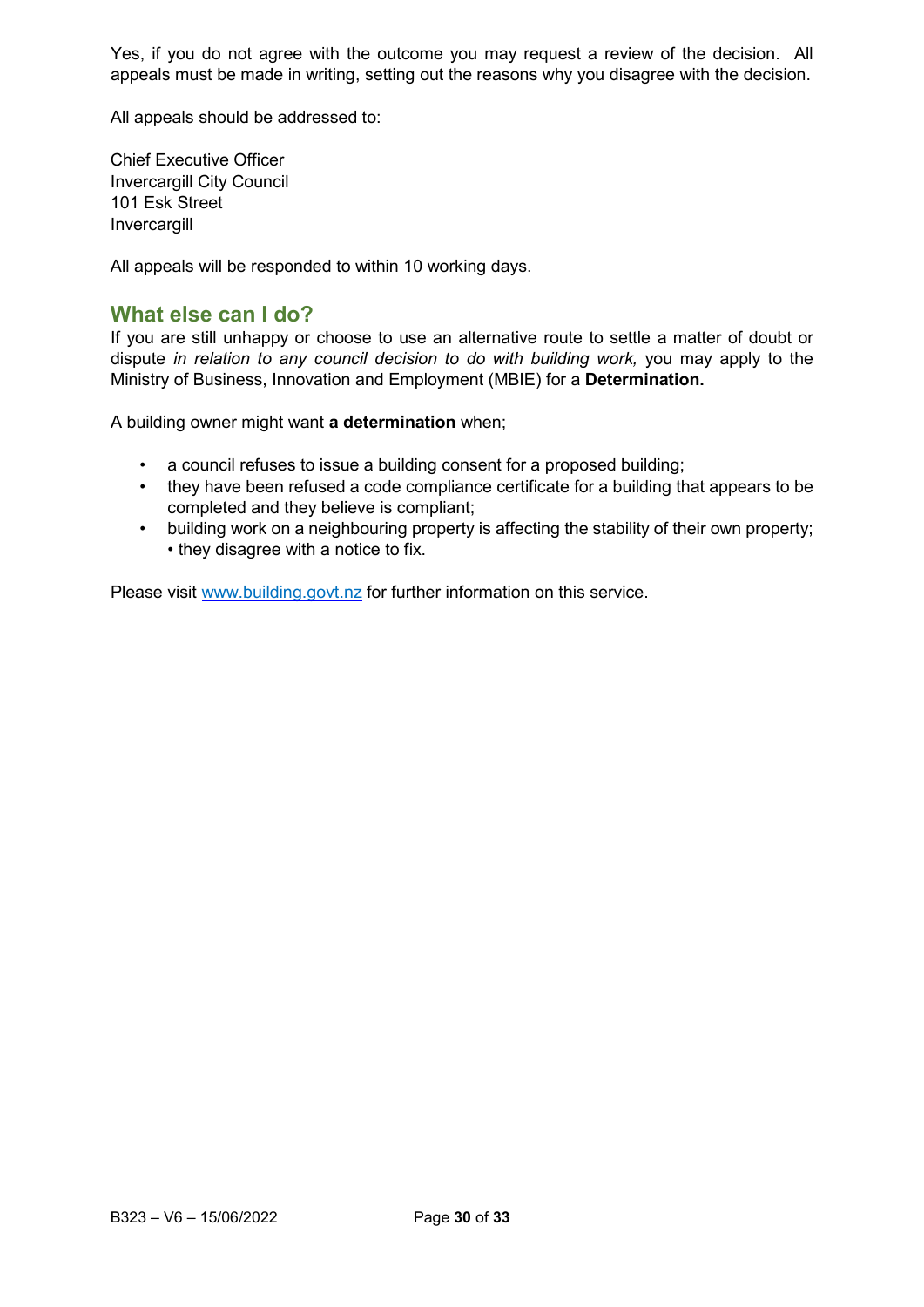# **USEFUL WEBSITES/TELEPHONE NUMBERS**

| <b>Name</b>                                                                 | <b>Website</b>                                                                  | <b>Phone</b>    |
|-----------------------------------------------------------------------------|---------------------------------------------------------------------------------|-----------------|
| <b>Licensed Building</b><br>Practitioners (LBP)<br>register                 | https://lbp.ewr.govt.nz/publicregister/search.aspx                              |                 |
| Plumbers, Gasfitters<br>and Drain layers<br>register                        | http://www.pgdb.co.nz/search/public-<br>register.html                           |                 |
| Ministry of<br>Business,<br>Innovation, and<br>Employment<br>(formerly DBH) | https://www.building.govt.nz/                                                   | 0800 60 60 50   |
| Environment<br>Southland                                                    | www.es.govt.nz                                                                  | 0800 76 88 45   |
| <b>BRANZ</b>                                                                | www.branz.co.nz                                                                 | 0900 5 9090     |
| Consumer<br>(Independent<br>advice)                                         | Build www.consumerbuild.org.nz/publish                                          |                 |
| Information<br>Land<br><b>New Zealand</b>                                   | www.linz.govt.nz                                                                |                 |
| <b>Engineering New</b><br>Zealand                                           | https://www.engineeringnz.org/                                                  | $(04)$ 473 9444 |
| <b>Warm Homes Trust</b>                                                     | http://www.powernet.co.nz/community-<br>involvement/southland-warm-homes-trust/ |                 |
| Fire and Emergency<br>New Zealand                                           | https://fireandemergency.nz/                                                    |                 |
| Fire and Emergency<br>Zealand-<br>New<br>Community<br>Responsibility        | https://fireandemergency.nz/at-home/your-<br>community-responsibility/          |                 |
| <b>NZ</b><br>Homeowners'<br><b>Building Guide</b>                           | www.buildingguide.co.nz                                                         | $(09)$ 360 8885 |
| Simpli Portal                                                               | www.simpli.govt.nz                                                              |                 |

# **USEFUL PUBLICATIONS**

| <b>Name</b>                   | <b>Website</b>                   | <b>Phone</b>    |
|-------------------------------|----------------------------------|-----------------|
| NZ Homeowners' Project        | www.buildingquide.co.nz to       | $(09)$ 360 8885 |
| Workbook - Your Guide to      | order a local copy               |                 |
| <b>Building a Better Home</b> |                                  |                 |
| $MBIE - Guide to applying$    | Guide to Applying for a          |                 |
| for a building consent        | <b>Building Consent (Simple)</b> |                 |
|                               | <b>Residential Buildings)</b>    |                 |